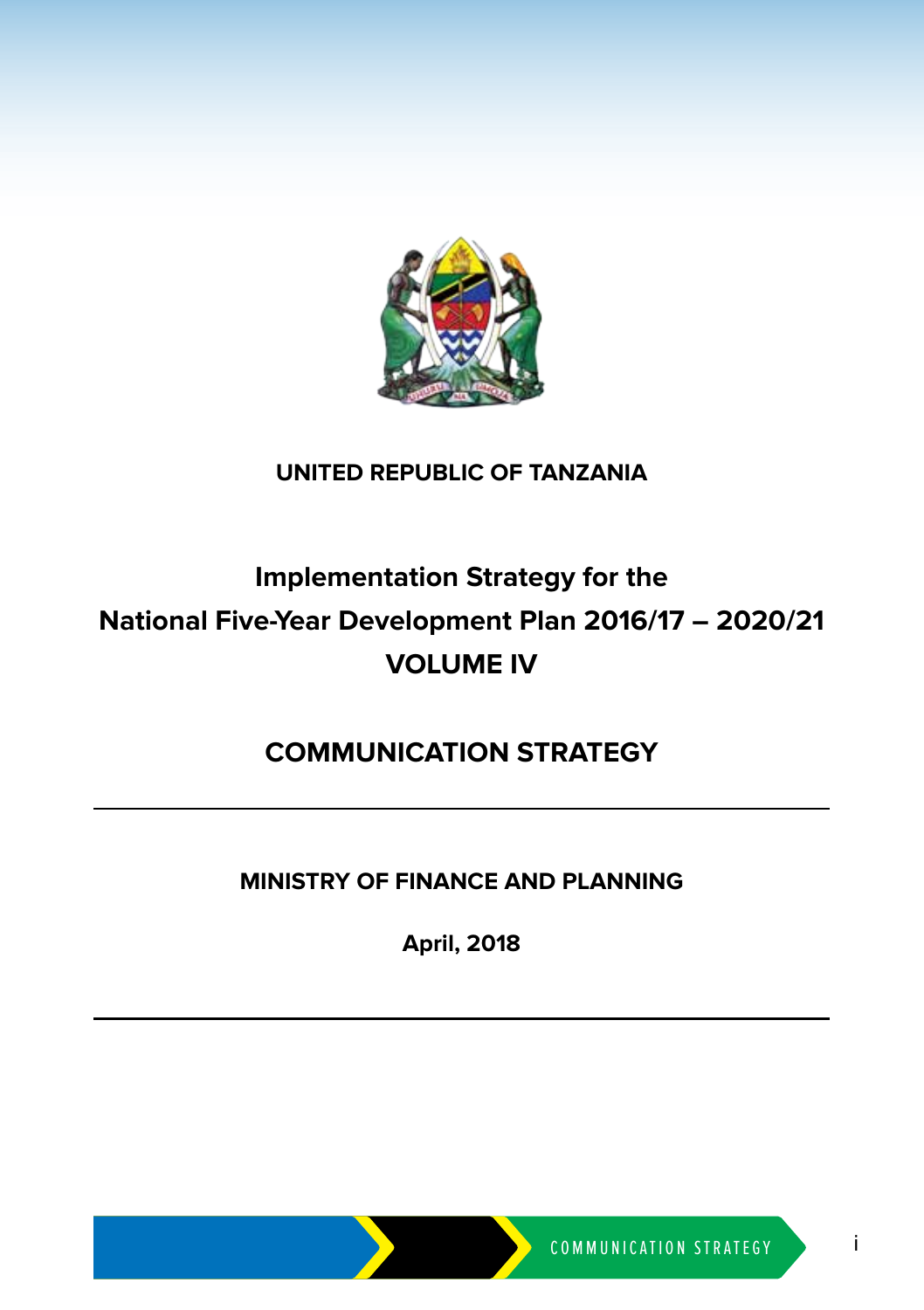## **TABLE OF CONTENTS**

| 1.4. Objective of FYDP II Communication Strategy (FYDP II - CS)  2 |  |
|--------------------------------------------------------------------|--|
|                                                                    |  |
|                                                                    |  |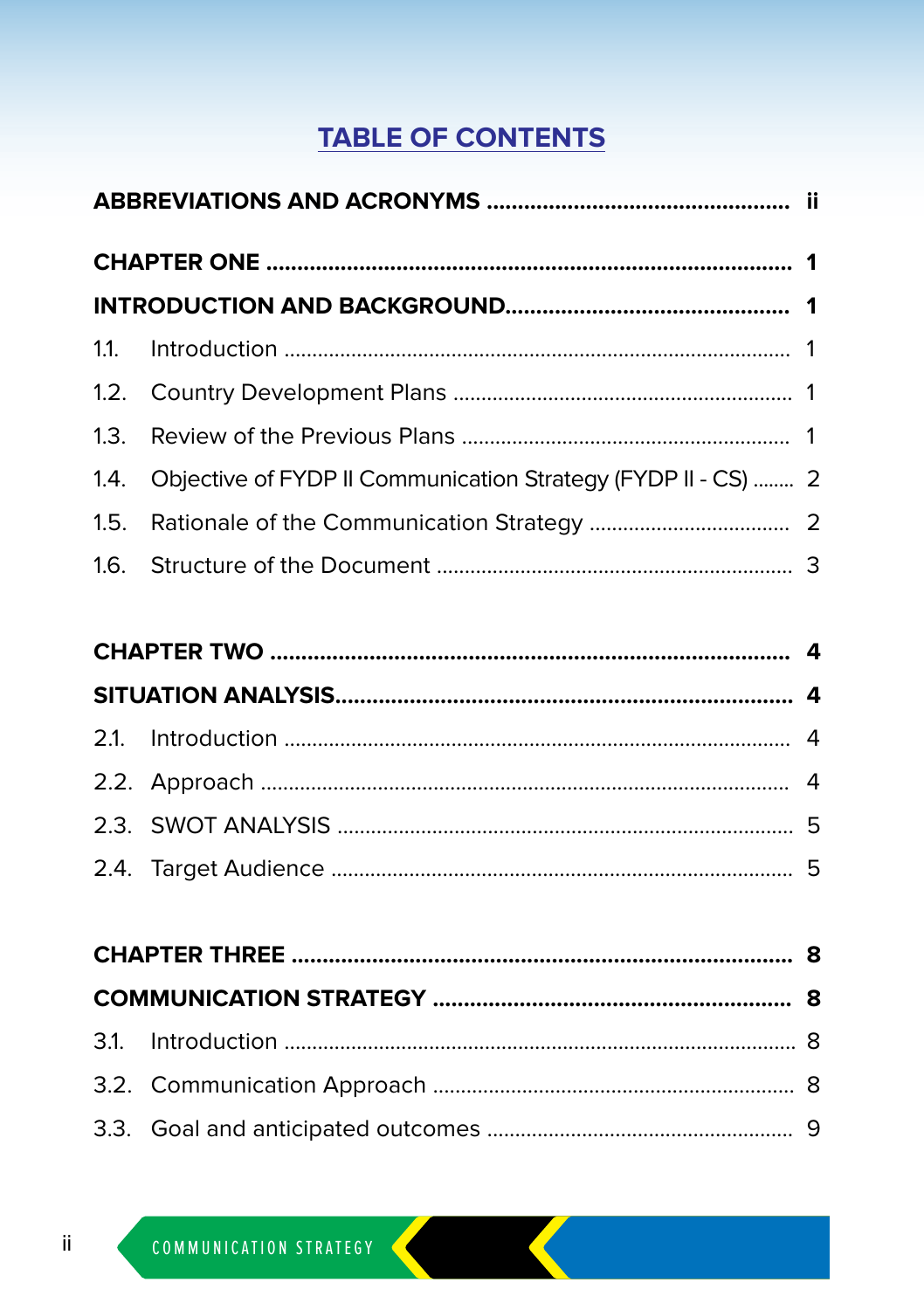| 3.5. Communication Channels, Tools and Tactics  9         |  |
|-----------------------------------------------------------|--|
| 3.6. Mass media – National/regional radio, newspapers and |  |
|                                                           |  |
|                                                           |  |
| 3.9. Special thematic campaigns and public events  11     |  |
|                                                           |  |
| 3.11. GCOs, PLOs, CDOs and Media Correspondents  11       |  |

| <b>IMPLEMENTATION, MONITORING AND EVALUATION</b> |  |
|--------------------------------------------------|--|
|                                                  |  |
|                                                  |  |
|                                                  |  |
|                                                  |  |
|                                                  |  |
|                                                  |  |
|                                                  |  |

| <b>ANNEX: MATRIX OF OUTPUT, ACTIVITIES AND BUDGET  16</b> |  |  |  |  |  |
|-----------------------------------------------------------|--|--|--|--|--|
|-----------------------------------------------------------|--|--|--|--|--|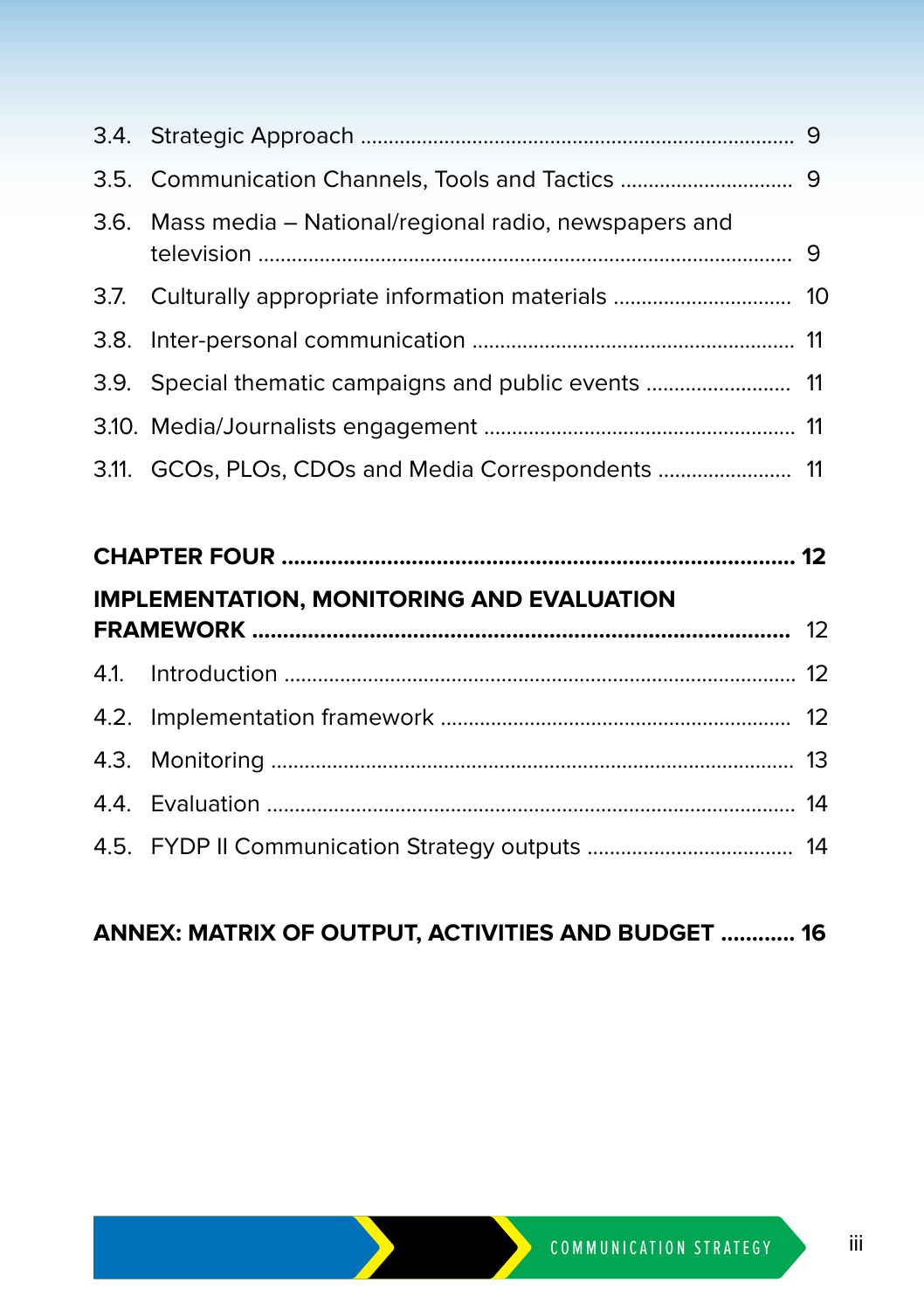# **ABBREVIATIONS AND ACRONYMS**

| <b>ACSM</b>       | Advocacy, Communication and Social Mobilization           |
|-------------------|-----------------------------------------------------------|
| <b>CBOs</b>       | <b>Community Based Organizations</b>                      |
| <b>CS</b>         | <b>Communication Strategy</b>                             |
| CSOs              | <b>Civil Society Organizations</b>                        |
| C2C               | <b>Cotton to Clothes</b>                                  |
| EAC               | <b>East Africa Community</b>                              |
| <b>IEC</b>        | Information, Education and Communication                  |
| <b>EPZ</b>        | <b>Export Processing Zone</b>                             |
| EPZA              | <b>Export Processing Zone Authority</b>                   |
| <b>FM</b>         | <b>Frequency Modulation</b>                               |
| <b>FYDP1</b>      | First Five Year Development Plan                          |
| <b>FYDP II</b>    | Second Five Year Development Plan                         |
| <b>LGA</b>        | <b>Local Government Authorities</b>                       |
| <b>MALF</b>       | Ministry of Agriculture, Livestock and Fisheries          |
| <b>MKUKUTA II</b> | Second National Strategy for Growth and Poverty Reduction |
| <b>MDAs</b>       | Ministries, Departments and Agencies                      |
| <b>MITI</b>       | Ministry of Industry, Trade and Investment                |
| <b>MoFP</b>       | Ministry of Finance and Planning                          |
| <b>MoLHSD</b>     | Ministry of Lands and Human Settlement Development        |
| <b>NGOs</b>       | Non-Governmental Organizations                            |
| PO-RALG           | President's Office, Regional Administration and Local     |
|                   | Governments                                               |
| <b>RSs</b>        | <b>Regional Secretariats</b>                              |
| <b>SEZ</b>        | Special Economic Zone                                     |
| <b>TCRA</b>       | Tanzania Communications Regulatory Authority              |
| <b>TDV</b>        | Tanzania Development Vision                               |
| <b>USAID</b>      | United States Agency for International Development        |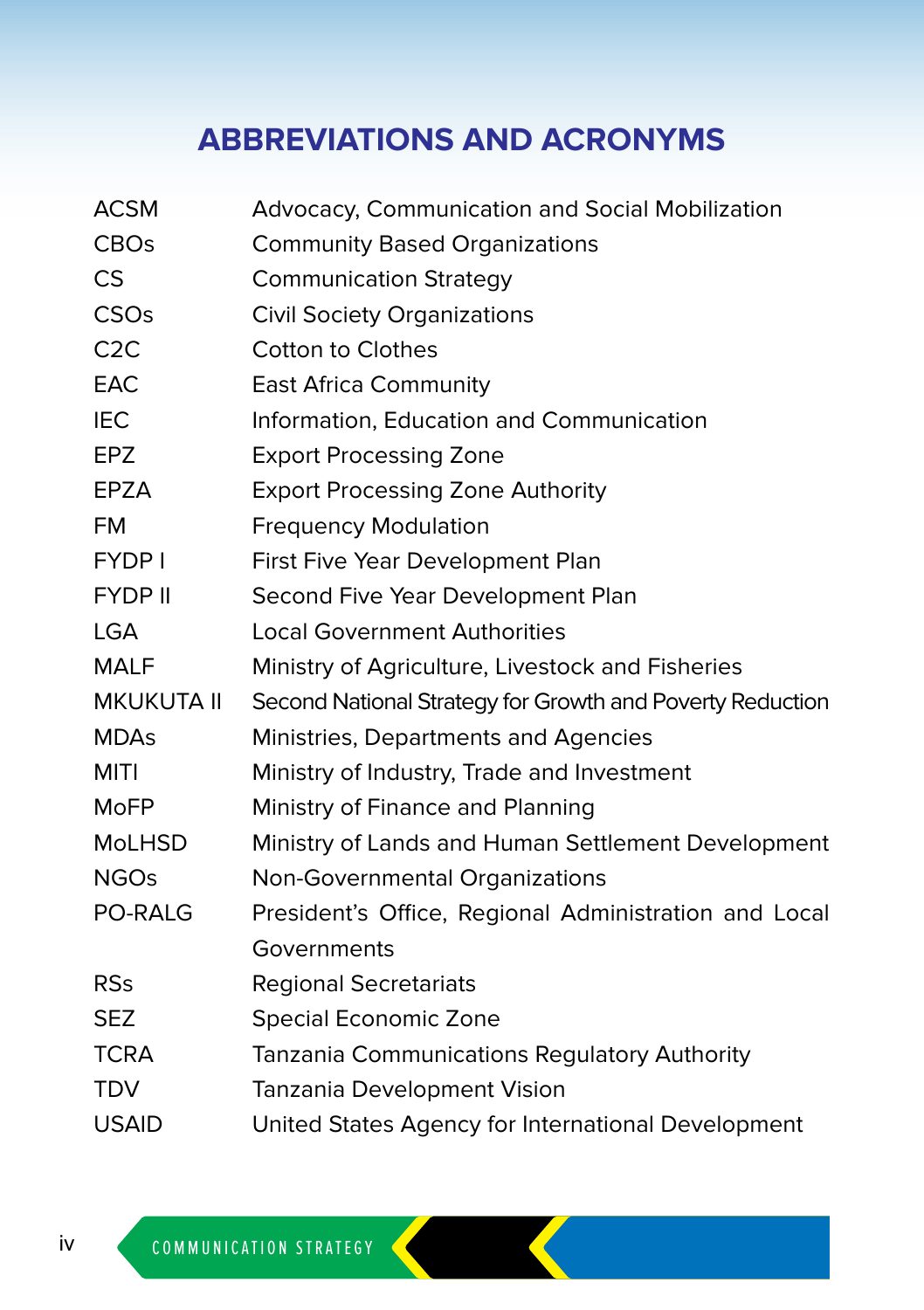# **EXECUTIVE SUMMARY**

The Government of Tanzania developed the Five Year Development Plan (FYDP II) (2016/17 – 2020/21) with the focus on growth and transformation and poverty reduction as part of the implementation of the Tanzania's Development Vision (TDV) 2025. The objective is to transform the country into a middle income and semi-industrialized nation by 2025. The theme for the FYDP II is "Nurturing Industrialization for Economic Transformation and Human Development". Through the Plan, the government seeks to entice and attract private sector investment in building an industrial nation by investing in value addition industrial activities.

The preparation of the FYDP II was based on amongst others the review of the implementation of the TDV 2025 and FYDP I which revealed a number of challenges which contributed to inefficiency. Among them was non-active communication instruments initiated to create awareness and feedback mechanism during the implementation of the plans. This challenge necessitated the need for the Government to develop a comprehensive Communication Strategy to create awareness of the FYDP II and ensure that stakeholders know their roles as part of enhancing efficiency. The CS is therefore fundamental aspect of effective implementation and delivery of the FYDP II key messages to the target audiences and getting feedback. Consequently, the Strategy helps to ensure FYDP II priority areas are clearly articulated, communicated and understood by stakeholders.

The main objective of the FYDP II - CS is to share "**Call to Action**" messages to all its audience on the smooth implementation of the Plan. With this approach, the audiences are not just reached for the sake of knowing the Plan but respond to the messages and actively participate in the implementation of the Plan. This will be done through implementation Campaign for economic transformation, Advocacy, Com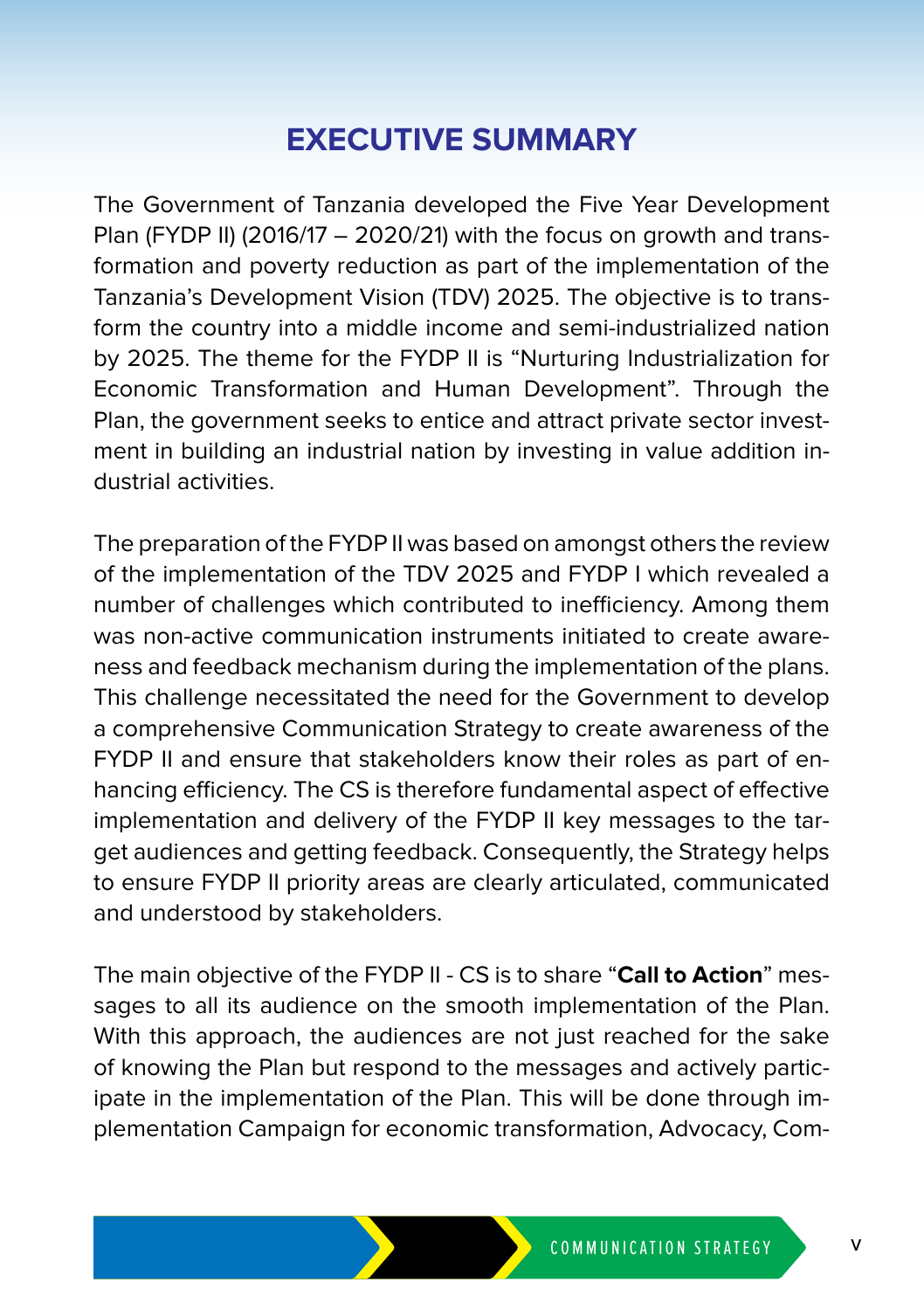munication and Social Mobilization approaches which aim at effective participation of the stakeholders.

The CS will be implemented at different levels and by different groups of stakeholders from the Central Government, RSs, LGAs and the private sector. The choice and focus of specific communication activities and groups will therefore depend on the context and time of the event.

The CS as one of the four components of the Implementation Strategy for the National Five Year Development Plan (2016/17 - 2020/21) is an integral part of the strategy which has to be implemented effectively to realize the objective of the Plan. The effective implementation of FYDP II Communication Strategy requires commitment in terms of planning, allocation and financing activities indicated in the implementation matrix. Having in place the required human resource is another important ingredient for the successful implementation of this strategy. This will include amongst others capacity building programmes particularly for communication officers, community development officers, planning officers and executive officers from the MDAs and LGAs.

During the implementation of the strategy, monitoring and evaluation will be done regularly. This is intended to ensure that stakeholders participate effectively in the implementation of the Plan. The coordination and supervision will be under the Ministry of Finance and Planning.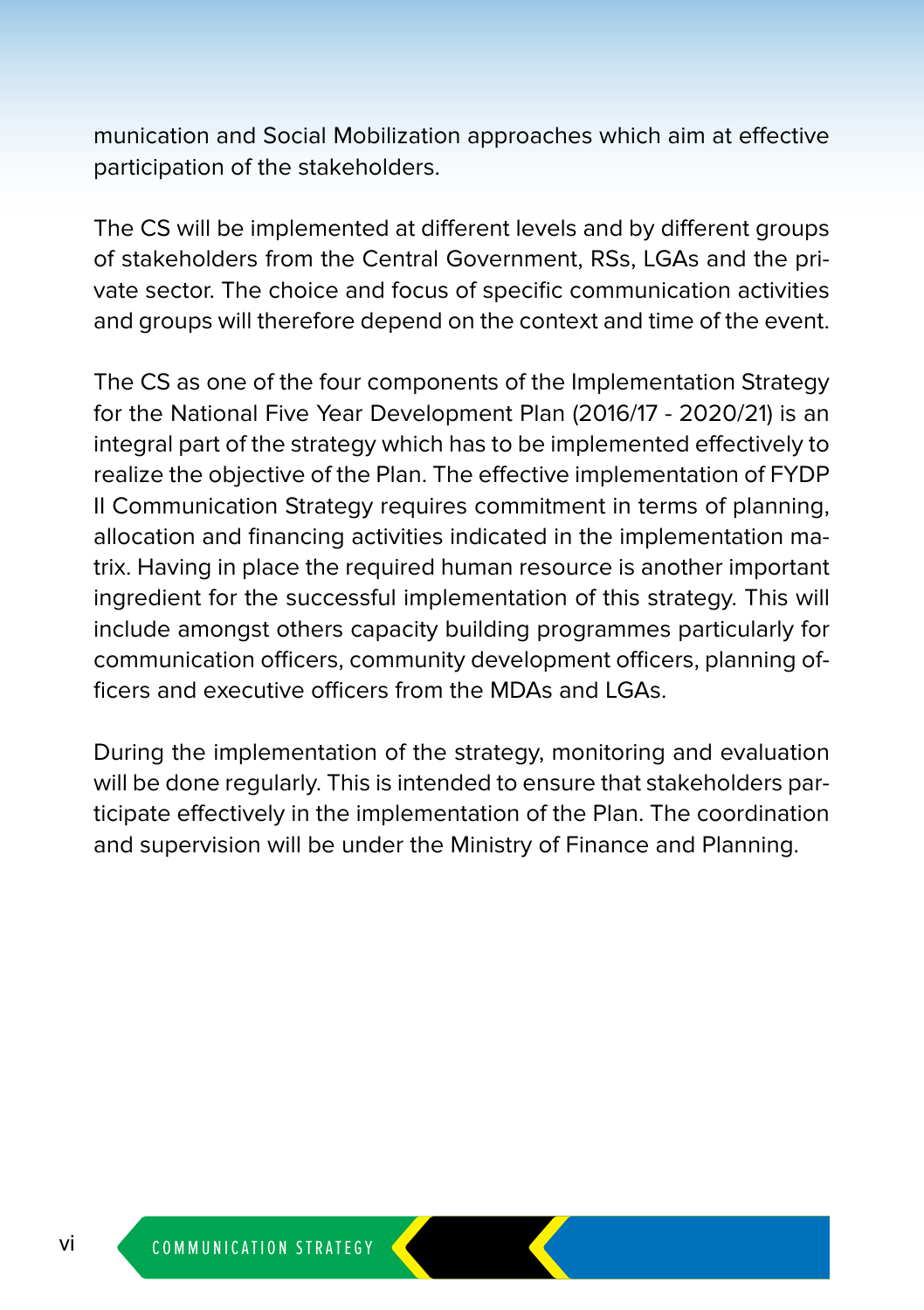# **CHAPTER ONE**

# **INTRODUCTION AND BACKGROUND 1**

#### **1.1. Introduction**

This chapter highlights the review of the historical background of the planning process in Tanzania, Development Vision and the First Five Year Development Plan implementation which revealed communication gaps as one of the main challenge. This chapter also covers the objective and rationale of developing the Communication Strategy.

#### **1.2. Country Development Plans**

The Government of Tanzania in 1999 developed the Tanzania Development Vision 2025 under the auspices of the Planning Commission. The TDV envisioned that by 2025, Tanzania will have been transformed and graduated to a middle-income country status. The Vision describes Tanzania of 2025 as a nation imbued with five main attributes. These are: high quality livelihood; peace stability and unity; good governance; a well-educated and learning society and; a competitive economy capable of producing sustainable growth and shared benefits.

In 2011 the government reverted to long and medium term planning in a bid to accelerate attainment of TDV 2025 goal. In this regard, the government formulated the Long Term Perspective Plan (2011/12 – 2025/26) which is sequenced in three phases to ensure that national resources are organized in a way that facilitate the realization of TDV 2025's targets. Each of the three plans/phases has a specific theme to underline thrust and priority interventions. While the FYDP I (2011/12 – 2015/16) had the theme of "Unleashing Tanzania's Latent Growth Potentials", FYDP II (2016/17 – 2020/21) theme centers on "Nurturing Industrialization for Economic Transformation and Human Development".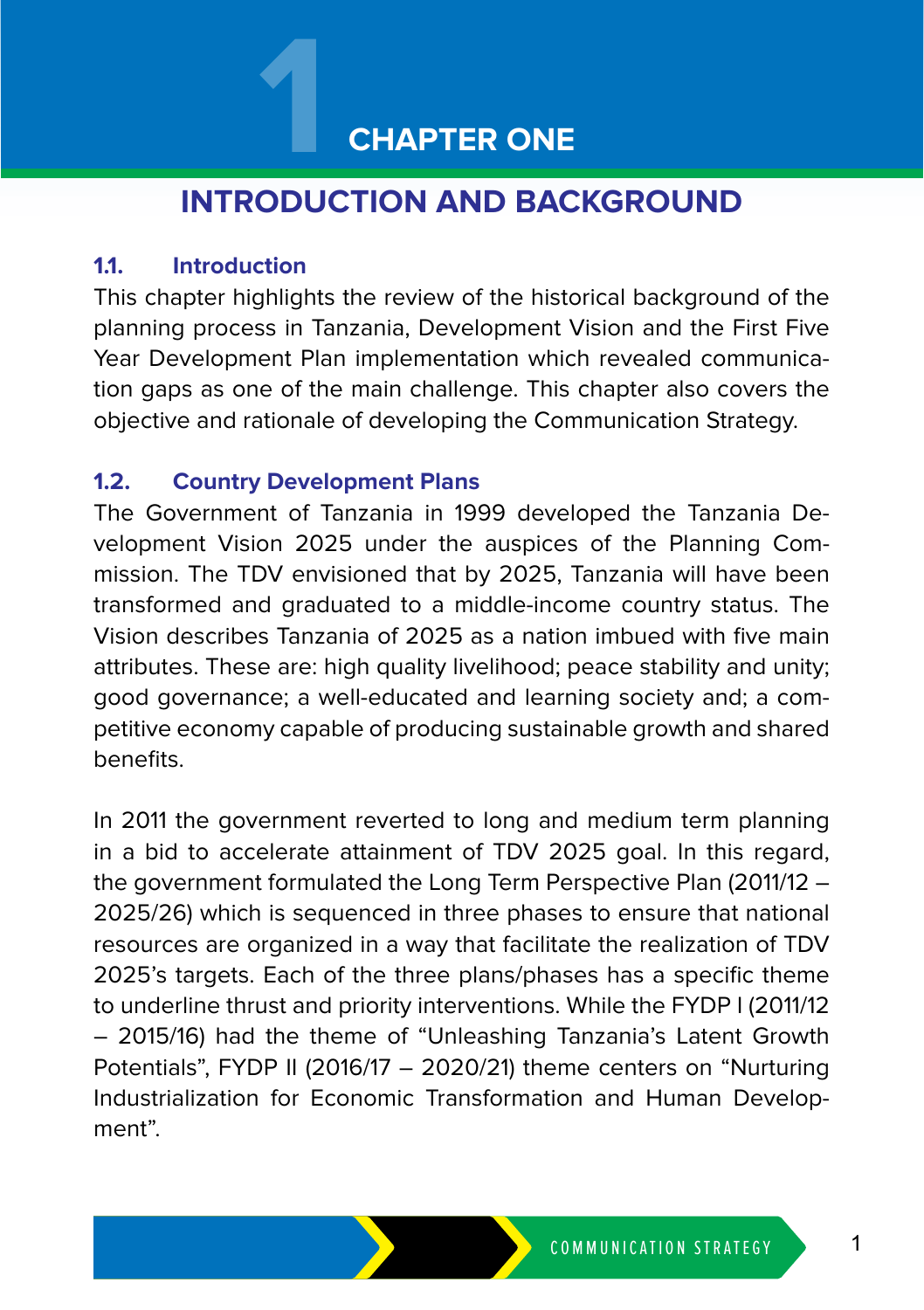The FYDP II has merged MKUKUTA II framework which resulted into economic transformation and human development. Through this Plan, the government seeks to entice and attract the private sector investment flows in various productive economic activities.

#### **1.3. Review of the Previous Plans**

Implementation review of both the TDV 2025 and FYDP I revealed communication gaps amongst stakeholders. Despite well-articulated goals and objectives of the Plans no instruments were instituted to create awareness of the plans and the feedback mechanism which could help improve the implementation. The review recommended that all stakeholders should be involved in creating awareness (through media campaigns, Information and Planning Officers engagement, technical working groups and Tanzania Editors Forum engagement) and spearheading efforts and inculcating the sense of commitment towards achieving the vision goals.

The experience from other countries such as Malaysia and Rwanda indicate that communication strategies for their Development Visions exist. The strategies are well publicized and at all levels. It has also been found that awareness of the plan to a great extent contributed to increased implementation efficiency. It has also been acknowledged that programmes and projects succeed when they are well understood and supported by stakeholders.

The experience from successful countries and challenges of inadequate implementation which was highlighted during the review of the previous Development Plans raised a need of developing a Communication Strategy for the FYDP II. The Communication Strategy will be fundamental to effective implementation and delivery of the FYDP II key messages to the target audiences. Consequently, it will ensure that FYDP II, purpose and key areas are clearly articulated, communicated and being understood by different stakeholders.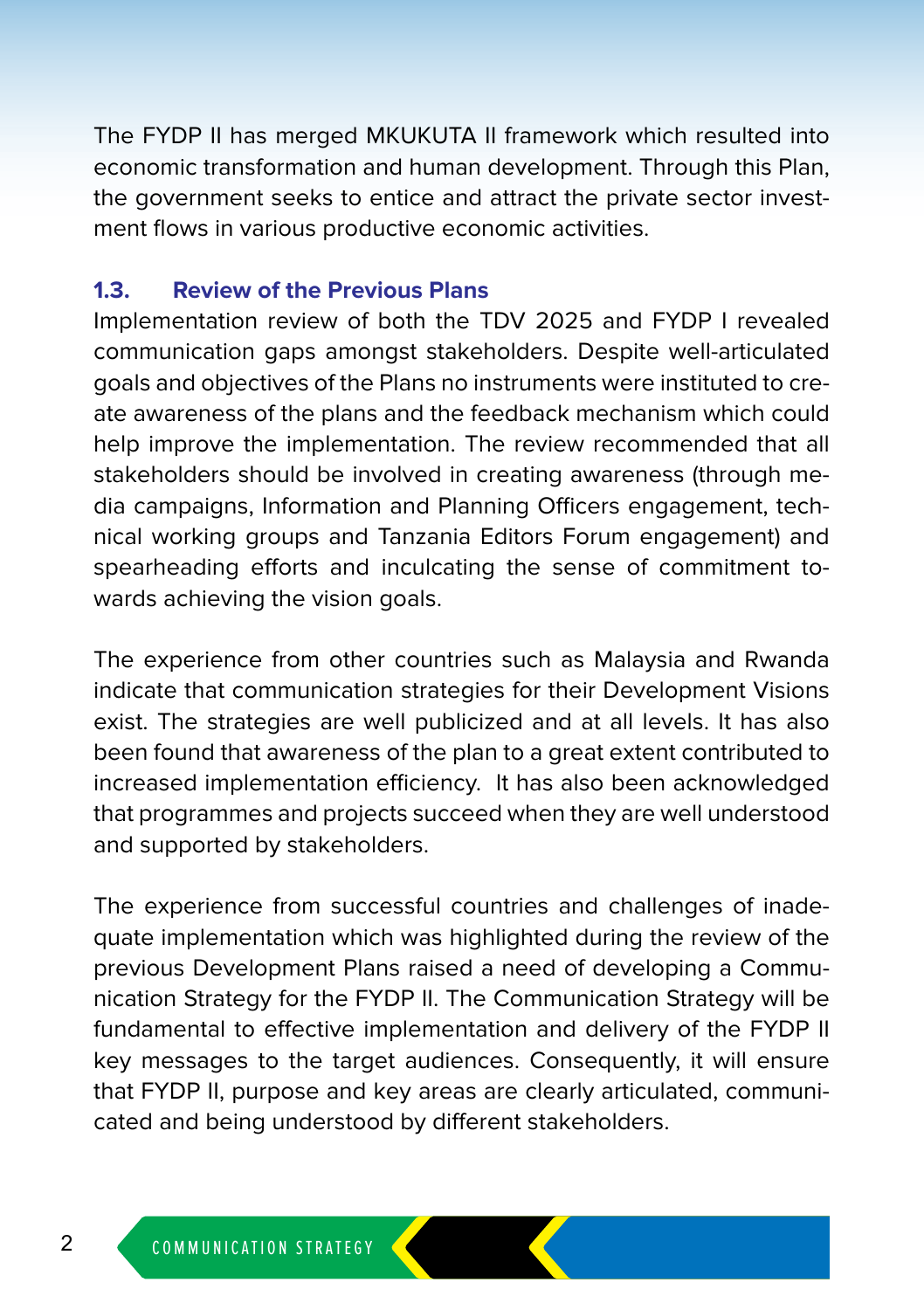Being the guiding tool on implementation of the FYDP II in terms of communication, the CS indicates WHO and HOW the messages about the Plan will be communicated to MDA's, LGA's and private sector/ stakeholders for timely and effective implementation within time frame of five years.

#### **1.4. Objective of FYDP II Communication Strategy (FYDP II - CS)**

The overall objective of FYDP II CS is sharing "**Call to Action**" message for the smooth implementation of FYDP II by all stakeholders (MDAs, RS, LGAs, DPSs, media, Private Sector, CSOs, NGOs and the general public). The audience is reached for the sake of knowing the Plan, respond to messages and actively participate in implementing the Plan.

More specifically, FYDP II Communication Strategy aims at;

- i. Raising awareness on FYDP II by disseminating key information; getting feedback from stakeholders on modalities and status of implementation;
- ii. Creating a platform for policy advocacy through the use of evidence based information for decision making;
- iii. Enhancing implementation effectiveness of FYDP II by publicizing priority areas;
- iv. Establishing communication channel; and
- v. Mobilizing participation of stakeholders through clear articulation of their responsibilities and setting a communication channel.

#### **1.5. Rationale of the Communication Strategy**

Apart from the obvious gap indicated in the review of the Plan and the Vision (not having Communication Strategy and thus contributing to ineffective implementation), there are other reasons justifying the need for CS as one of the main components of the implementation strategy. Below are some of those reasons:

#### **i. Seeking for stakeholders' participation**

It is acknowledged that programs and projects succeed when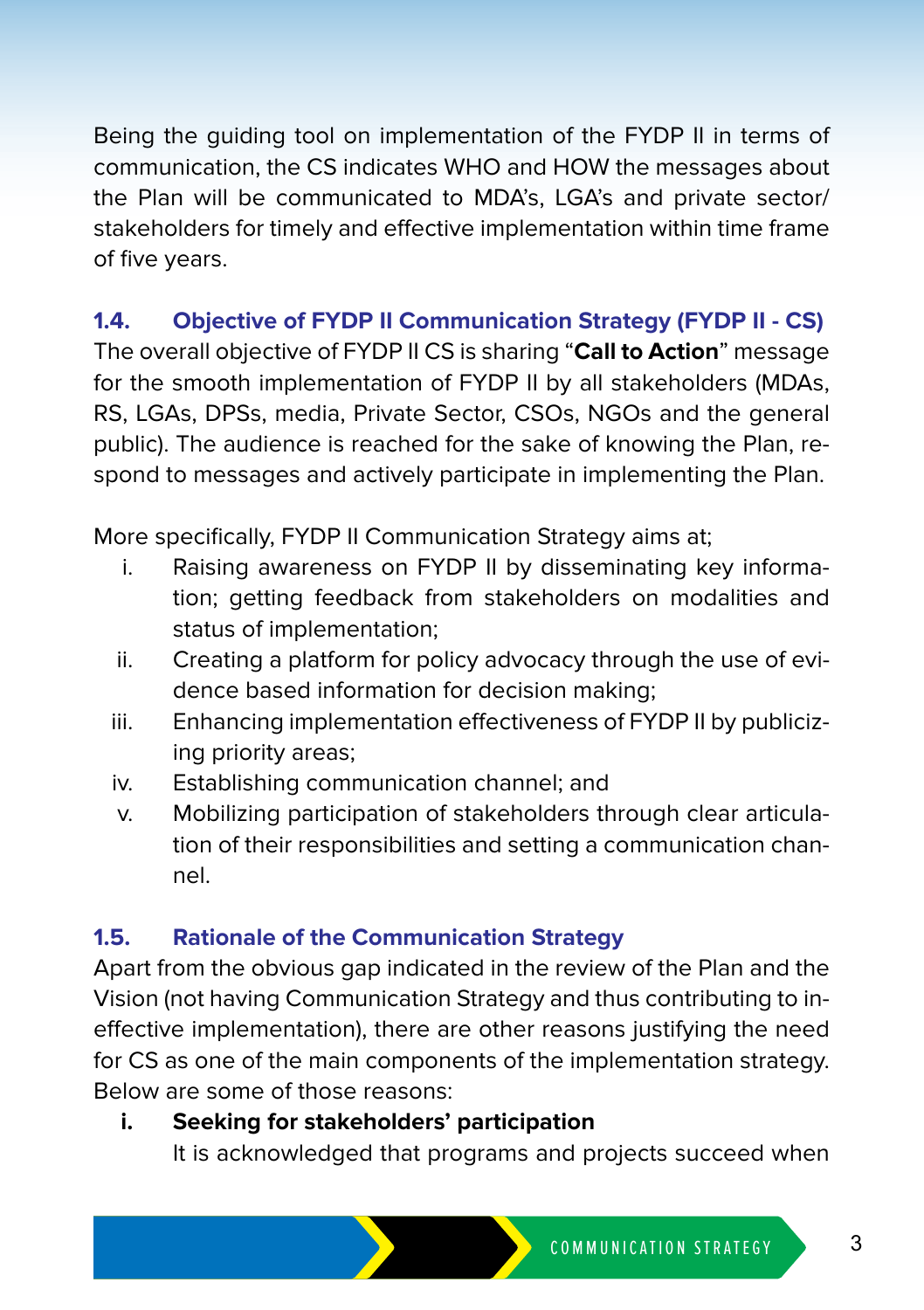they are well understood and supported by stakeholders. Thus, a best means of getting the required support from all stakeholders and ensuring effective coordination requires CS.

#### **ii. A tool for Symmetry communication**

Based on the Voice of the People report on MKUKUTA II implementation, emphasis was indicated on the importance of developing a strategy which gives an even means of getting information from the government to the Stakeholders and vice – versa.

#### **iii. Un-harmonious Dissemination Channels**

Dissemination was taking place at national level while re-packaging of information for various audiences and promotional analysis, interpretation and use were depending on Communities and Individuals.

#### **iv. Deployment of Ad-hoc Communication**

Unlike MKUKUTA II, the previous FYDP I communication activities were done on occasions for a particular purpose only i.e. press conferences, seminars, and through national events (Saba Saba, Nane Nane, Public Service week). All these forums accounts for only below the line (formal) approach. To have more formal approach and increase coverage, there was a need for CS which will involve both horizontal and vertical approaches.

#### **1.6. Structure of the Document**

The Communication Strategy is organized in four chapters. Chapter one highlights the historical background of the planning process in Tanzania, review of TDV 2025 and FYDP I, objective of the Communication Strategy and rationale. Chapter two outlines situation analysis, approach and target audience, chapter three covers the main aspects of the Communication Strategy, communication channels, tools and tactics while Chapter four explains about implementation, monitoring and evaluation framework as well as financing of the CS.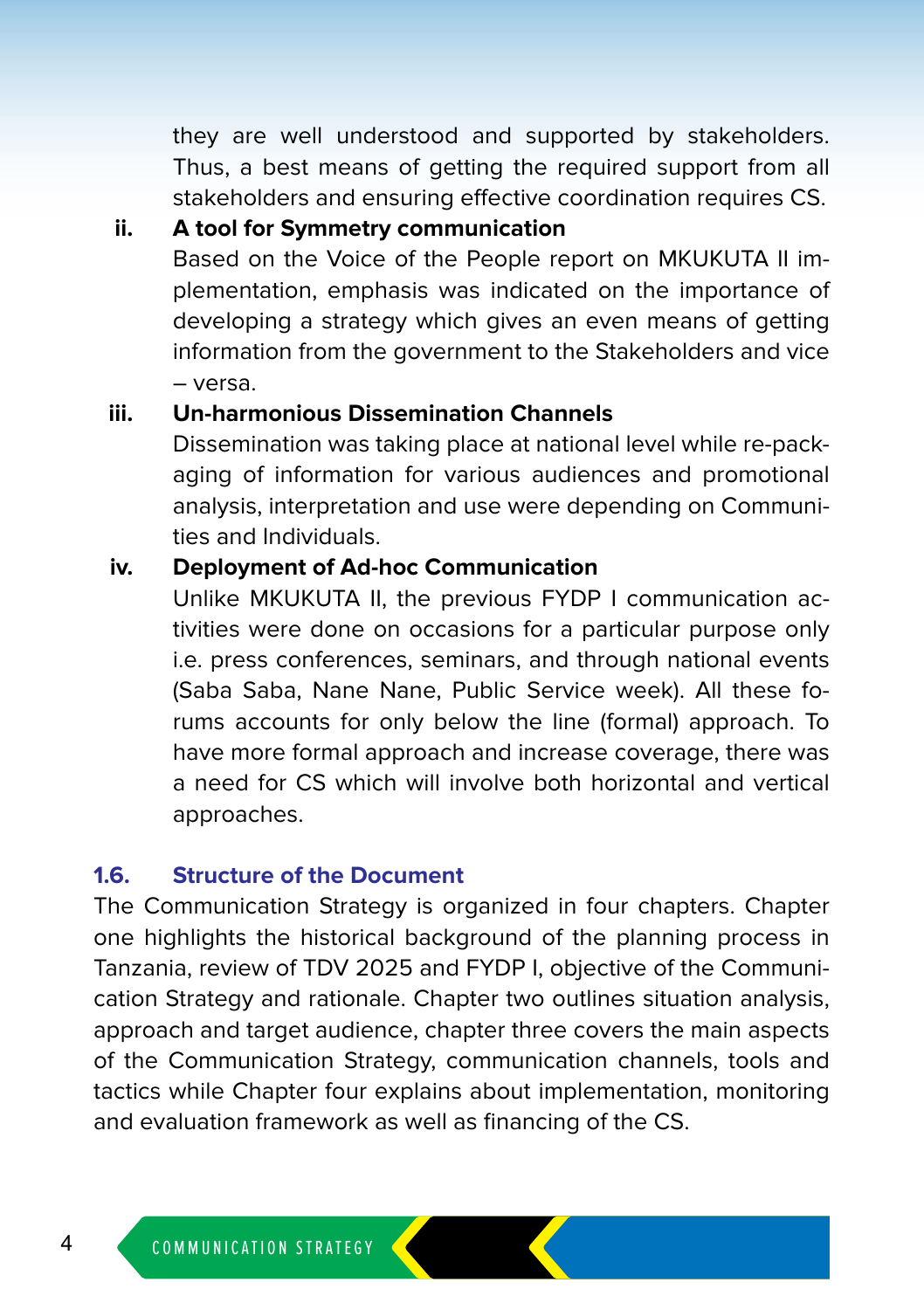# **2 CHAPTER TWO**

# **SITUATION ANALYSIS**

#### **2.1. Introduction**

This chapter covers situation analysis highlighting strengths, weakness, opportunities, and threat (SWOT) of the Communication Strategy. The chapter also points out approach used to develop CS and define the target audience.

In order to develop the strategy and ensure that it fully supports the realization of the Five Year Development Plan II (2016/17 – 2020/21), a candid assessment through desk review was carried out to establish the public awareness around four priority areas of the Plan, namely, (i) growth and industrialization for economic transformation, (ii) human development, (iii) enabling environment for enterprise development and (iv) implementation effectiveness.

The purpose behind this assessment was to establish needful actions to be undertaken in fostering and hastening public awareness and mobilizing support around effective implementation of the Plan.

#### **2.2. Approach**

While developing the Strategy, assessment was done involving review of the available literatures, reports and documents from previous plans and similar strategies in other countries. The review supported the notion that the CS will be used to support communication on the roles of stakeholders and reporting progress on the implementation of FYDP II planned activities and resulting impacts.

During the review the following specific objectives and outputs were use to guide the thinking.

i. Creating public awareness, mobilizing and rallying resources for the realization of the Plan objectives and targets;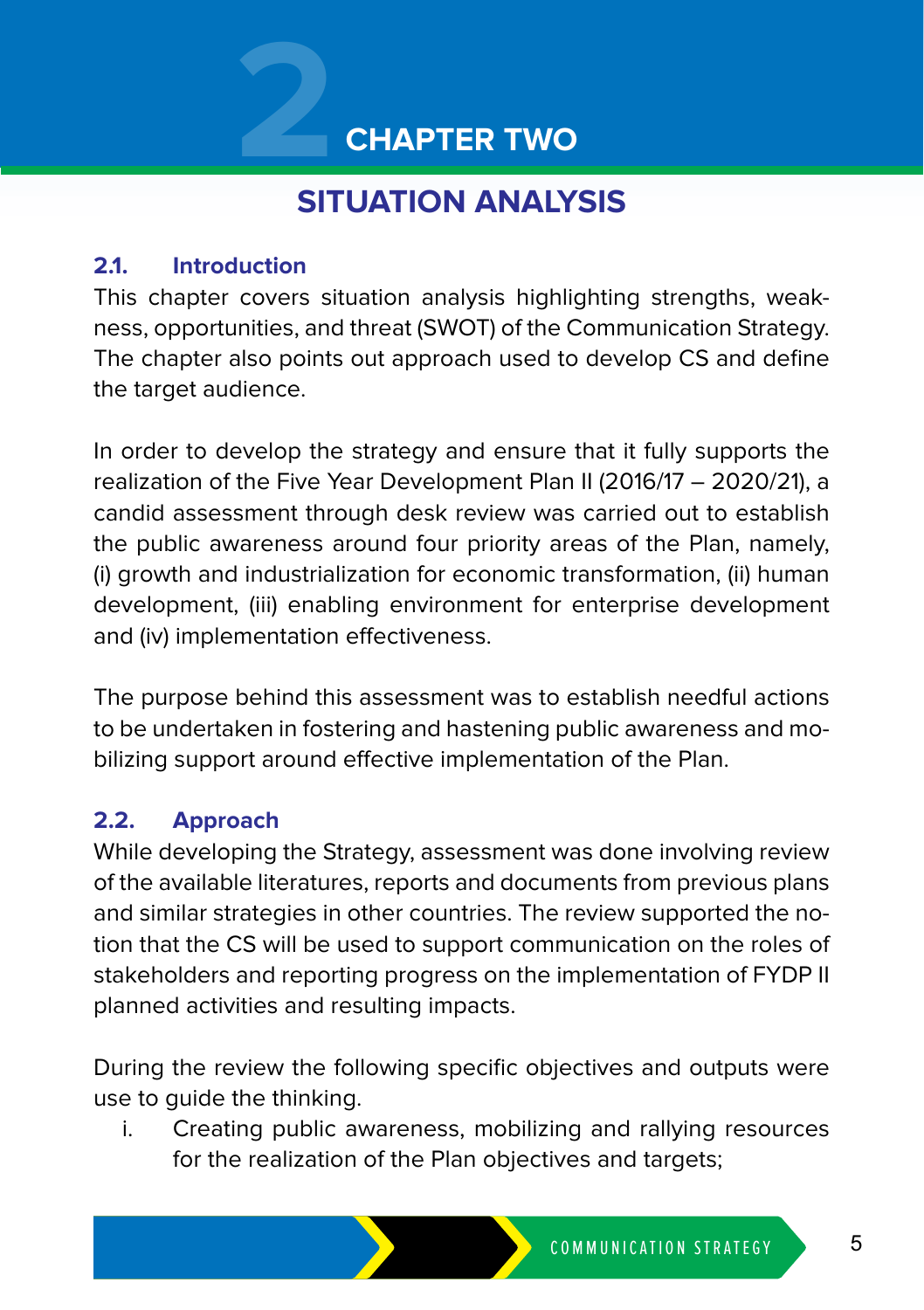- ii. Developing communication tools;
- iii. Changing towards supportive policies and increase on investment incentives is achieved, and;
- iv. Identifying and developing indicators and measurable targets to assess effectiveness of the Communication Strategy.

#### **2.3. SWOT ANALYSIS**

The FYDP II CS has been prepared based on the SWOT analysis in order to capitalize on the strength and utilize opportunities while minimizing weakness and threats. The identification of the audience was done based on their direct and indirect role in the execution of the Development Plan. The methodology and approach to reach them will depend on their communication needs, the required interventions and expectations as stipulated in the implementation matrix.

#### **Table 2.1: SWOT Analysis**

| <b>STRENGTH</b>                                                                                                                                                                                                                                                                                                                                                                                                                                                                                                                                                                                                                                                                                           | <b>OPPORTUNITIES</b>                                                                                                                                                                                                                                                                                                                                                                                                                                                                                                                                                                                                                                                                             |
|-----------------------------------------------------------------------------------------------------------------------------------------------------------------------------------------------------------------------------------------------------------------------------------------------------------------------------------------------------------------------------------------------------------------------------------------------------------------------------------------------------------------------------------------------------------------------------------------------------------------------------------------------------------------------------------------------------------|--------------------------------------------------------------------------------------------------------------------------------------------------------------------------------------------------------------------------------------------------------------------------------------------------------------------------------------------------------------------------------------------------------------------------------------------------------------------------------------------------------------------------------------------------------------------------------------------------------------------------------------------------------------------------------------------------|
| General political goodwill by gov-<br>ernment leaders.<br>• Existence of broad expertise, infra-<br>structure and network of communi-<br>cation.<br>• Existence of communication ex-<br>perts, both in public and private<br>sectors.<br>• Willingness of the public on the<br>inclusive areas and development<br>projects cited in the FYDP II.<br>• Growing positive perceptions by<br>investors, financiers and develop-<br>ment partners for Tanzania as des-<br>tination of their choice.<br>• Existence of knowledge and expe-<br>rience of communication strategies<br>from other plan within and outside<br>Tanzania.<br>Existence of good relationship<br>between government and media<br>houses | • Diverse presence of the communi-<br>cation channels- social media, FM<br>stations, community radios, TVs sta-<br>tions, Print and tradition means.<br>• Good social-economic cooperation<br>with other countries.<br>• Ability of the PC to work closely with<br>research institutions.<br>• Existence of political will.<br>• Increased Public-Private Participa-<br>tion in communication service pro-<br>vision.<br>• Tanzania's rural electrification pro-<br>gram and the laying of fiber optic<br>cable.<br>Existence of EAC industrial strategy.<br>$\bullet$<br>• Existence of formal and informal fo-<br>rums that can be strengthened and<br>improved to enhance communica-<br>tion. |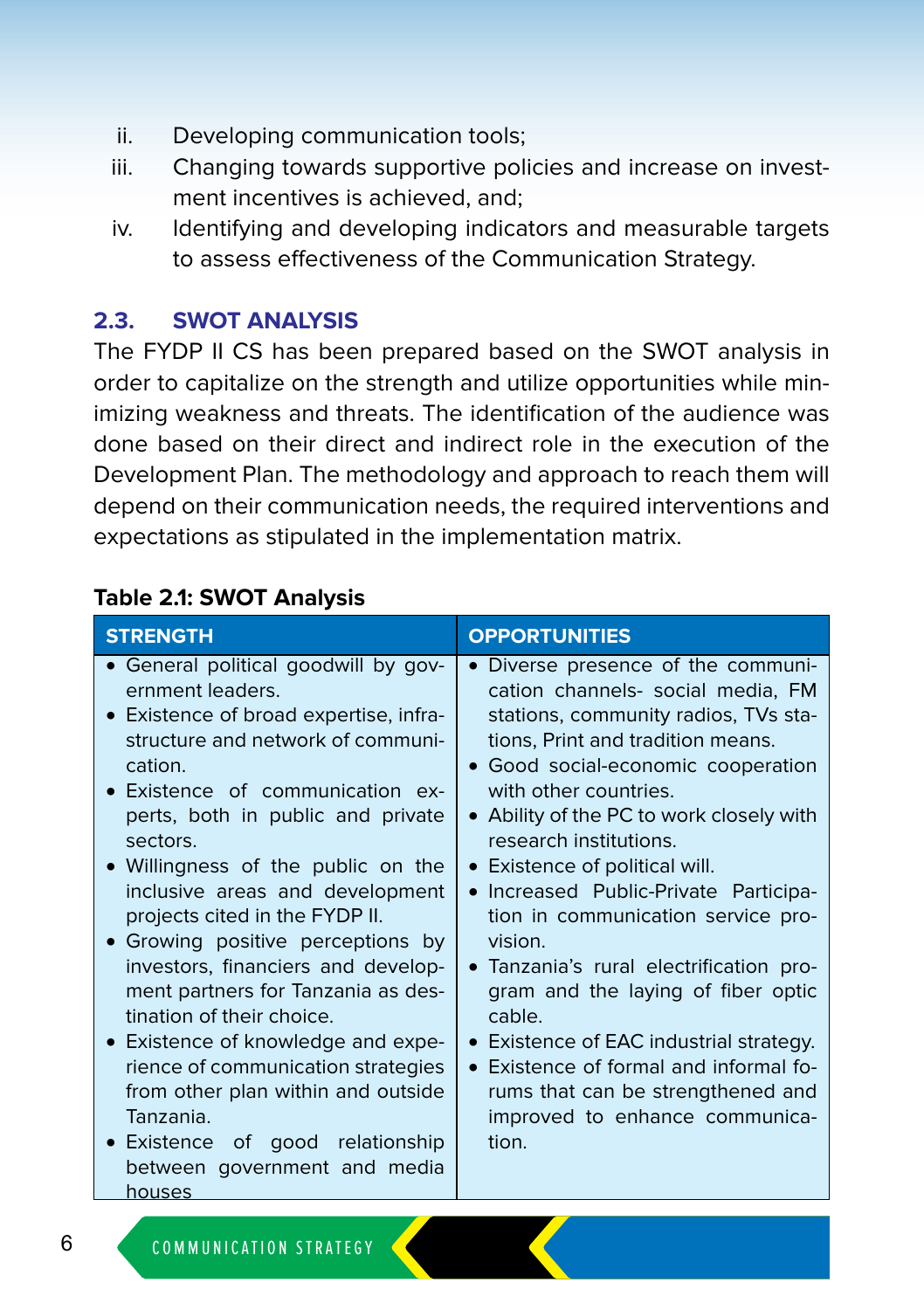| <b>WEAKNESSES</b>                                                                                                                                                                                                                                                                                                                                                                                                                                                                                                                                                                                                                                                                                                                                                                                                                                                                                                                        | <b>THREATS</b>                                                                                                                                                                                                                                                                                                                                                                                                                                                                                                                                                                                                                                                                                                 |
|------------------------------------------------------------------------------------------------------------------------------------------------------------------------------------------------------------------------------------------------------------------------------------------------------------------------------------------------------------------------------------------------------------------------------------------------------------------------------------------------------------------------------------------------------------------------------------------------------------------------------------------------------------------------------------------------------------------------------------------------------------------------------------------------------------------------------------------------------------------------------------------------------------------------------------------|----------------------------------------------------------------------------------------------------------------------------------------------------------------------------------------------------------------------------------------------------------------------------------------------------------------------------------------------------------------------------------------------------------------------------------------------------------------------------------------------------------------------------------------------------------------------------------------------------------------------------------------------------------------------------------------------------------------|
| • Lack of coherent and robust com-<br>munication strategy to steer up de-<br>velopment plans and strategies.<br>Lack of requisite framework to<br>ensure consistence of consensus<br>in development priorities and en-<br>forced chain of command.<br>Institutional and personal interests<br>sometimes prevails the national<br>interests rendering fragmented<br>messages to the public on national<br>development priorities.<br>Untimely information sharing to the<br>community and citizenry.<br>Limited follow-up and execution of<br>communication priorities and activ-<br>ities by government communica-<br>tion units due inadequate finance<br>and lack of innovative mind sets.<br>Parts of the country being not con-<br>nected to major sources and chan-<br>nels of information.<br>Lack of synergy for proper commu-<br>nication among stakeholders<br>Limited public knowledge on gov-<br>ernment planning initiatives | • Communication activities continue<br>to be seen as costs rather than a<br>tool to enhance delivery.<br>• Weak regulatory frameworks which<br>supports FYDP II.<br>• Weak or inconsistent branding and<br>messaging due to financial resourc-<br>es.<br>• Limited cooperation from govern-<br>ment and its agencies to FYDP II<br>stakeholders.<br>• Non-existence of National Commu-<br>nication Strategy.<br>• Communication is seen to be addi-<br>tional or sideline mandate of gov-<br>ernment and hence lacks robust<br>budget allocation<br>• Limited cooperation from private<br>sector with regards to investment<br>due to unclear communication.<br>• Low intake of ICT within the govern-<br>ment |

#### **2.4. Target Audience**

The Communication Strategy aims at sharing of information in two main broad categories. The first is to the general public and the other one is to all stakeholders. The message that will be channeled to the first category will be generic while the specific messages will be to all stakeholders with regard to specific areas of focus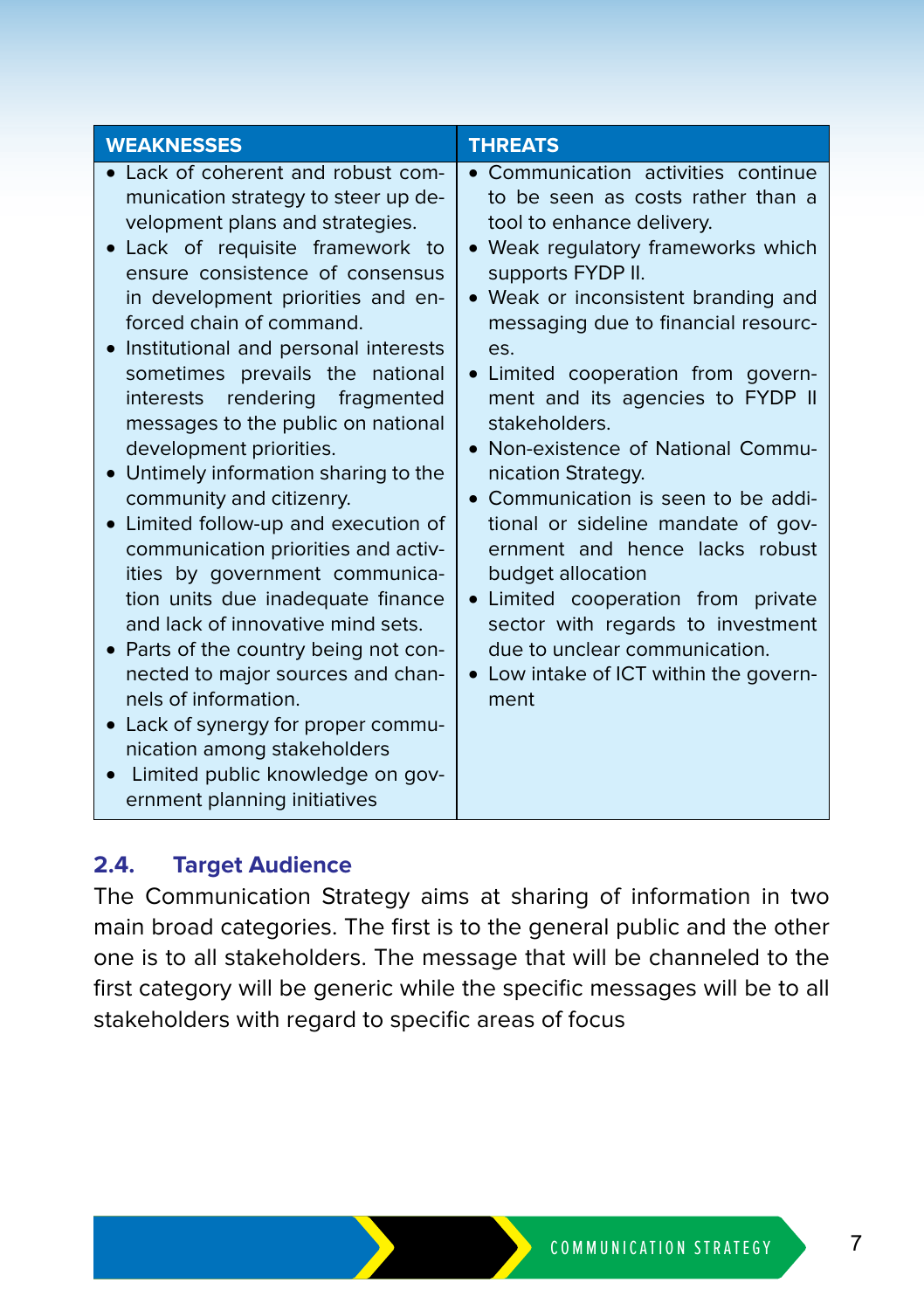|                                               |                             | <b>Expectations of the</b> |                        |                           |
|-----------------------------------------------|-----------------------------|----------------------------|------------------------|---------------------------|
| <b>Target Adience/</b><br><b>Stakeholders</b> | Information<br><b>Needs</b> | <b>Audience</b><br>target  | <b>CS</b> Intervention | Expectation               |
| The Public/Citizen                            | · Limited aware-            | · Easy access to in-       | · Packaging in-        | · Public participation in |
|                                               | ness of the                 | formation on Gov-          | formation for          | the implementation of     |
|                                               | FYDP II.                    | ernment plans and          | dissemination          | the FYDP II key areas     |
|                                               |                             | program and au-            | through various        | · Take the opportunities  |
|                                               |                             | thentic at all levels.     | outlets.               | associated with imple-    |
|                                               |                             |                            |                        | mentation of FYDP II      |
| <b>Private Sector</b>                         | · Poor percep-              | • Provision of timely      | · Simplified mas-      | Timely projects exe-      |
|                                               | tion of the gov-            | information for de-        | sages on gov-          | cution and feedback.      |
|                                               | ernment.                    | cision making.             | ernment readi-         | Private partners in       |
|                                               | · Limited knowl-            | pue<br>· Simplified        | ness to support        | the implementation of     |
|                                               | edge of FYDP                | annotated target           | investors.             | FYDP II                   |
|                                               | Il content.                 | projects on FYDP           | • Creative mes-        | . Rally resources to-     |
|                                               | • Limited knowl-            |                            | sages inform-          | wards implementation      |
|                                               | edge on in-                 | · Briefs of the in-        | ing on the tar-        | of the FYDP II key ar-    |
|                                               | vestment op-                | vestment opportu-          | get projects on        | eas                       |
|                                               | portunities.                | nities and areas.          | FYDP II.               |                           |
|                                               |                             |                            | · Information on       |                           |
|                                               |                             |                            | which govern-          |                           |
|                                               |                             |                            | ment agency(s)         |                           |
|                                               |                             |                            | can help on            |                           |
|                                               |                             |                            | investment op-         |                           |
|                                               |                             |                            | portunities.           |                           |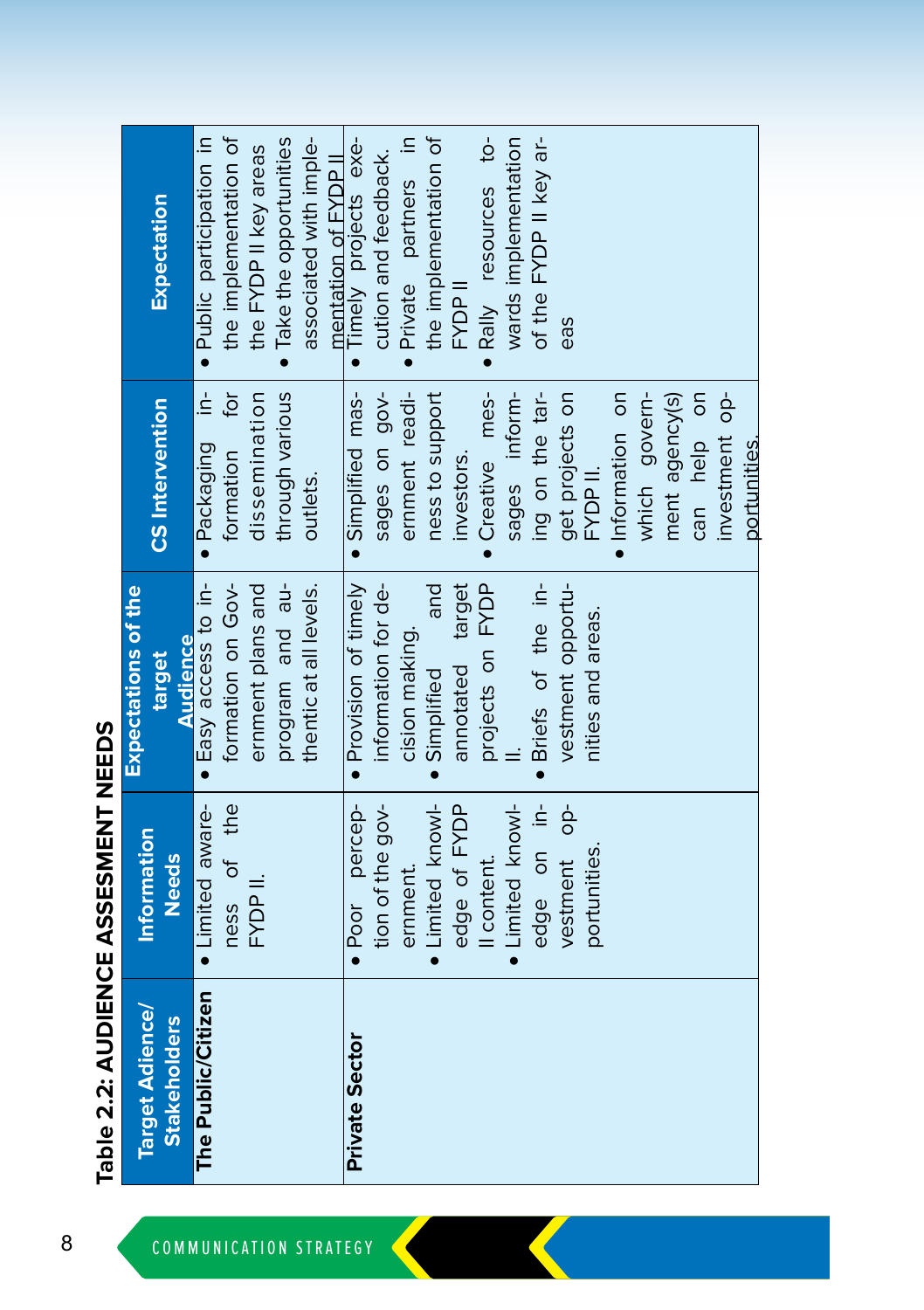| <b>Target Adience/</b> | Information      | <b>Expectations of the</b> |                        |                          |
|------------------------|------------------|----------------------------|------------------------|--------------------------|
| <b>Stakeholders</b>    | <b>Needs</b>     | target                     | <b>CS</b> Intervention | <b>Expectation</b>       |
|                        |                  | <b>Audience</b>            |                        |                          |
| Government Min-        | · Integration of | · Regular collection,      | · Awareness            | . Response to all stake- |
| Depart-<br>istries,    | FYDP II into     | analysis and re-           | and Sensitiza-         | holders concerns on      |
| ments and Agen-        | sector SPs.      | porting on FYDP II         | tion through           | the execution of FYDP    |
| cies.                  | · Institutional  | projects progress.         | below the line         |                          |
|                        | framework to     | . Regular and up to        | approach i.e.          | · Fast track the initia- |
|                        | avoid misun-     | date dissemina-            | inter-ministeri-       | tion of investment pro-  |
|                        | derstandings     | tion of information        | al discussions,        | cessing                  |
|                        | on the plan's    | to all stakeholders.       | seminars work-         |                          |
|                        | objectives.      |                            | and<br>shops           |                          |
|                        |                  |                            | trainings.             |                          |
| Development            | • Equitable and  | · Good governance          | • Crafting mes-        | · Financial and techni-  |
| Partners               | accountable      | ზ<br>ნ<br>· Involvement    | sages that will        | cal support              |
|                        | Utilization of   | $\equiv$<br>stakeholders   | entice partici-        | · Regular sharing of in- |
|                        | Funds.           | the implementa-            | pation of devel-       | formation on the FYDP    |
|                        | · Consistent de- | tion of FYDP II            | opment part-           | Il implementation.       |
|                        | velopment pol-   | • Accountability on        | ners and give          |                          |
|                        | icies.           | resource utiliza-          | the incentives         |                          |
|                        |                  | tion.                      | to areas of their      |                          |
|                        |                  | • Adherence on the         | engagement in          |                          |
|                        |                  | project                    | FYDP II execu-         |                          |
|                        |                  |                            | tion.                  |                          |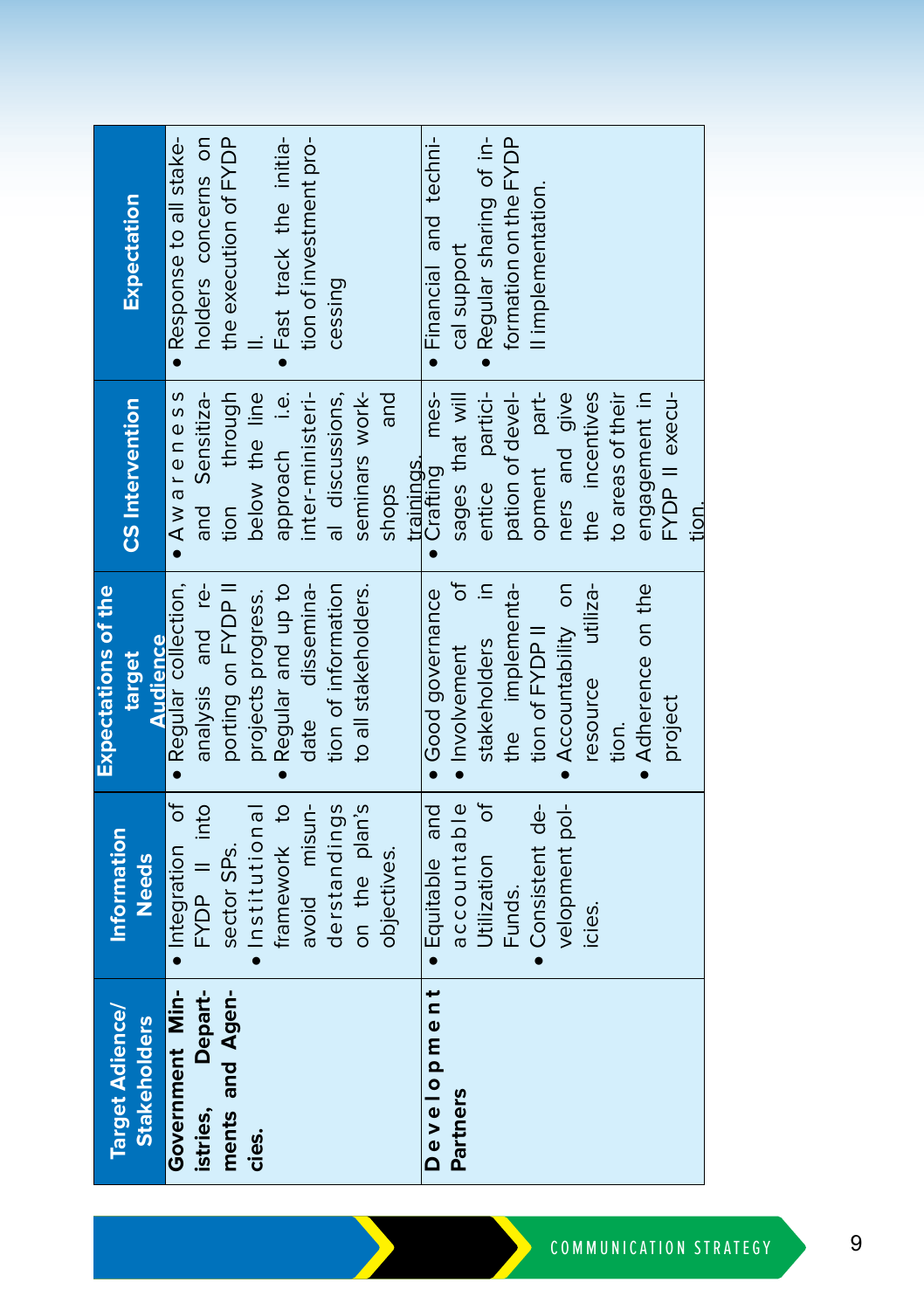| Target Adience/          | Information      | Expectations of the<br>target | <b>CS</b> Intervention    | Expectation              |
|--------------------------|------------------|-------------------------------|---------------------------|--------------------------|
| <b>Stakeholders</b>      | <b>Needs</b>     | <b>Audience</b>               |                           |                          |
| <b>Partners</b><br>Local | · Minimal aware- | Clear messages                | • Clear analyzed          | · Align their develop-   |
| (Politicians,            | ness of the      | on the FYDP II four           | and commu-                | ment programmes in       |
| <b>NGOs, CSOs).</b>      | FYDP II key ar-  | priority areas.               | nicated data              | respect to the FYDP II   |
|                          | eas.             | outlined<br>Clear             | to the public             | implementation           |
|                          | Putting nation-  | FYDP II interven-             | showing the               | Popularize the FYDP II   |
|                          | al interest a    | tions.                        | opportunities,            | to the community         |
|                          | paramount fac-   |                               | their roles and           | Exhibit the FYDP II pri- |
|                          | tor the individ- |                               | benefits as wel           | ority areas to their de- |
|                          | ual ones.        |                               | available<br>as           | velopment allies         |
|                          |                  |                               | government                |                          |
|                          |                  |                               | support to lo-            |                          |
|                          |                  |                               | cals                      |                          |
|                          |                  |                               | · Identification          |                          |
|                          |                  |                               | of key influenc-          |                          |
|                          |                  |                               | ers to hoot on            |                          |
|                          |                  |                               | FYDP II imple-            |                          |
|                          |                  |                               | mentation.                |                          |
| Media                    | • Limited knowl- | · Easy access to in-          | and<br>$\bullet$ Regular  | • Accurate reporting of  |
|                          | edge and un-     | formation on FYDP             | timely media              | the FYDP II four priori- |
|                          | derstanding of   | I, based on execu-            | briefing on the           | ty areas.                |
|                          | FYDP II.         | tion, reporting and           | ð<br>execution            | Generate high level      |
|                          | • Limited access | implementation of             | FYDP II.                  | the<br>involvement of    |
|                          | to the informa-  | the chosen proj-              | Conducting                | public to FYDP II exe-   |
|                          | tion to be used  | ects.                         | media (Journal-           | cution process.          |
|                          | for media con-   | press<br>Regular              | ists and Editors)         |                          |
|                          | sumption.        | briefing                      | workshops en-             |                          |
|                          |                  |                               | lightenment on<br>II daya |                          |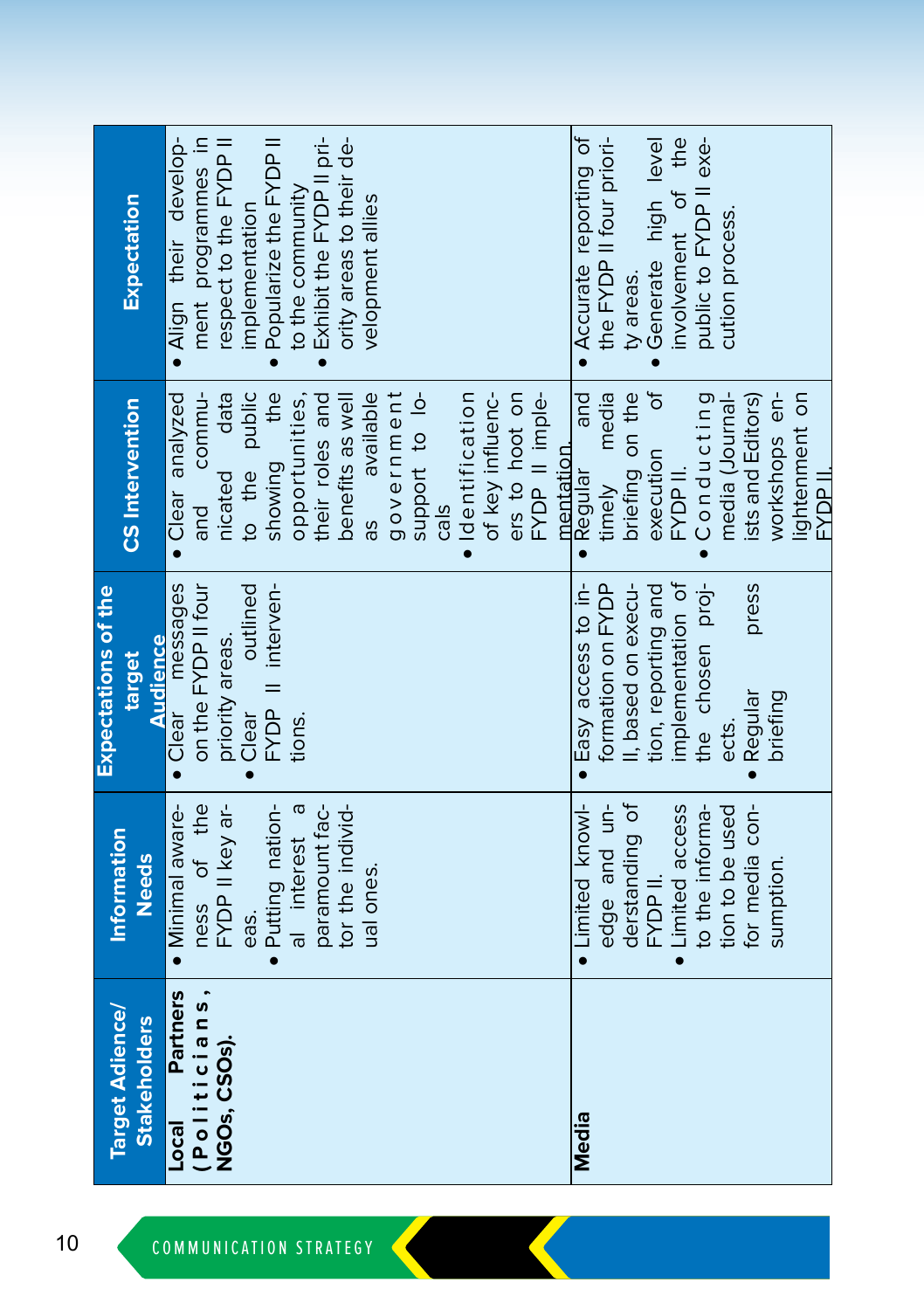| <b>Target Adience/</b> | Information       | Expectations of the         |                        |                                      |
|------------------------|-------------------|-----------------------------|------------------------|--------------------------------------|
| <b>Stakeholders</b>    | <b>Needs</b>      | target                      | <b>CS</b> Intervention | Expectation                          |
|                        |                   | <b>Audience</b>             |                        |                                      |
| Academic and Re-       | • Limited access  | · Easy access to            | · Clear analyzed       | · Infuse development                 |
| search Institutions    | to the FYDP II    | FYDP II informa-            | and communi-           | information to the au-               |
|                        | information       | tion                        | cated data             | dience reach                         |
|                        | · Minimal aware-  | ·Clearly under-             | • Expose the           | . Analyse and critic the             |
|                        | ness and un-      | stand the priority          | FYDP II materi-        | progress/approaches                  |
|                        | derstanding of    | areas of the FYDP           | als to cater for       | of the FYDP II imple-                |
|                        | the FYDP II pri-  |                             | their academic         | mentation                            |
|                        | ority areas       |                             | and research           | · Feedback on their                  |
|                        |                   |                             | needs                  | analysis of FYDP II im-              |
|                        |                   |                             |                        |                                      |
| Politicians            | · Minimal aware-  | messages<br>$\bullet$ Clear | · Clear analyzed       | plementation<br>• Popularize FYDP II |
|                        | ness of the       | on the FYDP II four         | and commu-             | priority areas in their              |
|                        | FYDP II key ar-   | priority areas.             | nicated data           | and<br>constituencies                |
|                        | eas.              | outlined<br>$\bullet$ Clear | to the public          | political parties                    |
|                        | · Putting nation- | FYDP II interven-           | showing the            | Communicate to their                 |
|                        | al interest a     | tions.                      | opportunities,         | development allies on                |
|                        | paramount fac-    |                             | their roles and        | FYDP II priority areas               |
|                        | tor the individ-  |                             | benefits as well       |                                      |
|                        | ual ones.         |                             | available<br>as        |                                      |
|                        |                   |                             | government             |                                      |
|                        |                   |                             | support to lo-         |                                      |
|                        |                   |                             | cals                   |                                      |
|                        |                   |                             | · Identification       |                                      |
|                        |                   |                             | of key influenc-       |                                      |
|                        |                   |                             | ers to hoot on         |                                      |
|                        |                   |                             | FYDP II imple-         |                                      |
|                        |                   |                             | mentation.             |                                      |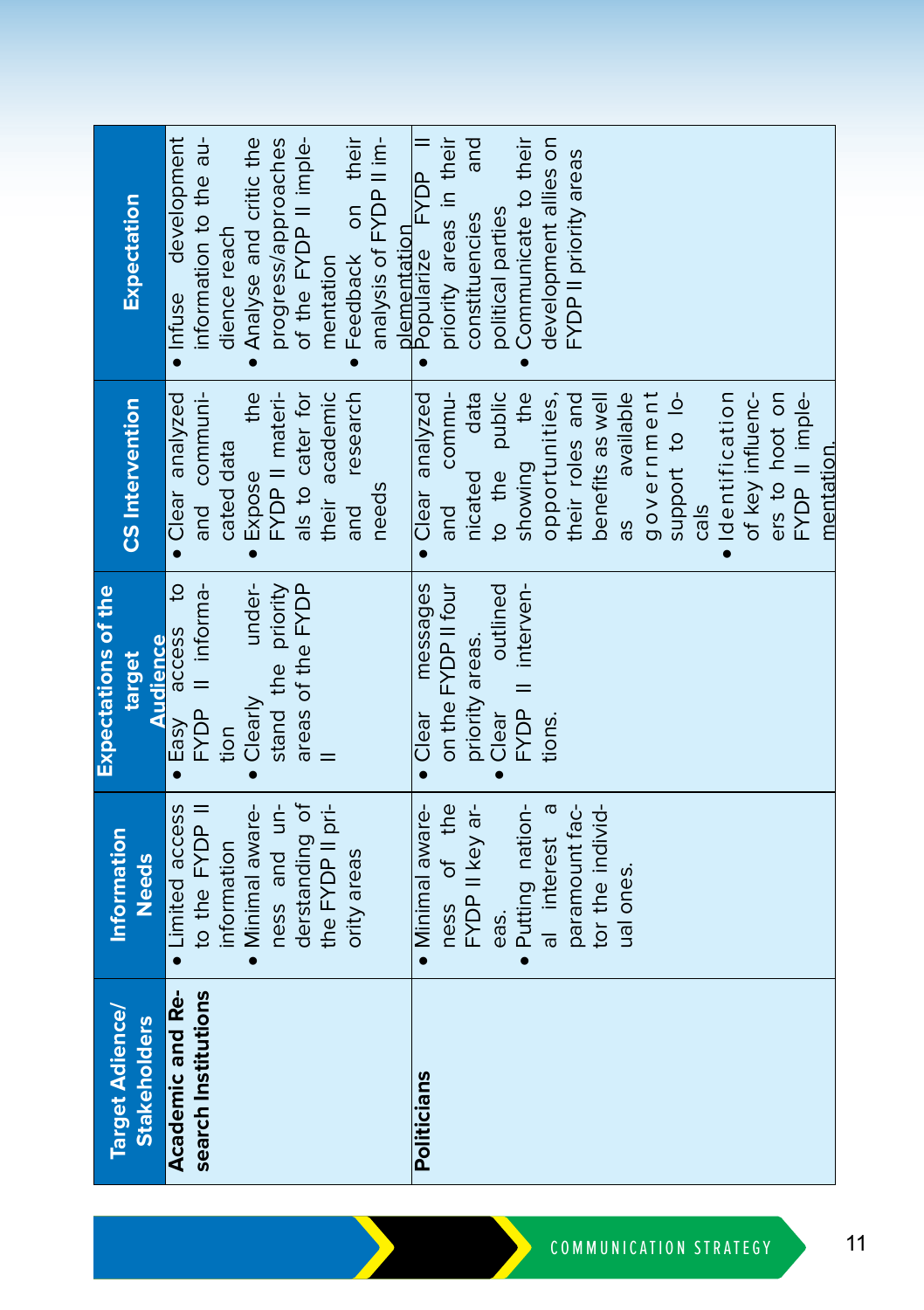# **3 CHAPTER THREE**

# **COMMUNICATION STRATEGY**

#### **3.1. Introduction**

The chapter include approaches that will be used while implementing the Communication Strategy. The chapter also indicate the media and channels to be used, target groups and the type of messages required to raise awareness to all stakeholders.

#### **3.2. Communication Approach**

The CS is aligned to the objectives of the Five Year Development Plan FYDP II (2016/17-2020/21) and supports their achievement through **Advocacy, Communication** and **Social Mobilization (ACSM) model**. The following approach will be used to achieve the objectives.

#### **i. Advocacy**

Advocacy denotes activities designed to place **FYDP II** implementation high on the political and development agenda, foster political will, increase financial and other resources on a sustainable basis, and hold authorities accountable to ensure that pledges are fulfilled and results achieved.

This approach is aimed at getting all FYDP II stakeholders to be engaged. This will be an arm for securing leadership and commitment of stakeholders at all levels, and to strengthen the multi-sectoral response for FYDP II implementation.

#### **ii. Development Communication**

This is the main component of CS. The CS will create awareness of the FYDP II while addressing barriers to change attitudes and practices identified in the situation analysis. The strategy defines the approaches that have been used to reach the targeted audience and ensure effective participation of all stakeholders in the Plan.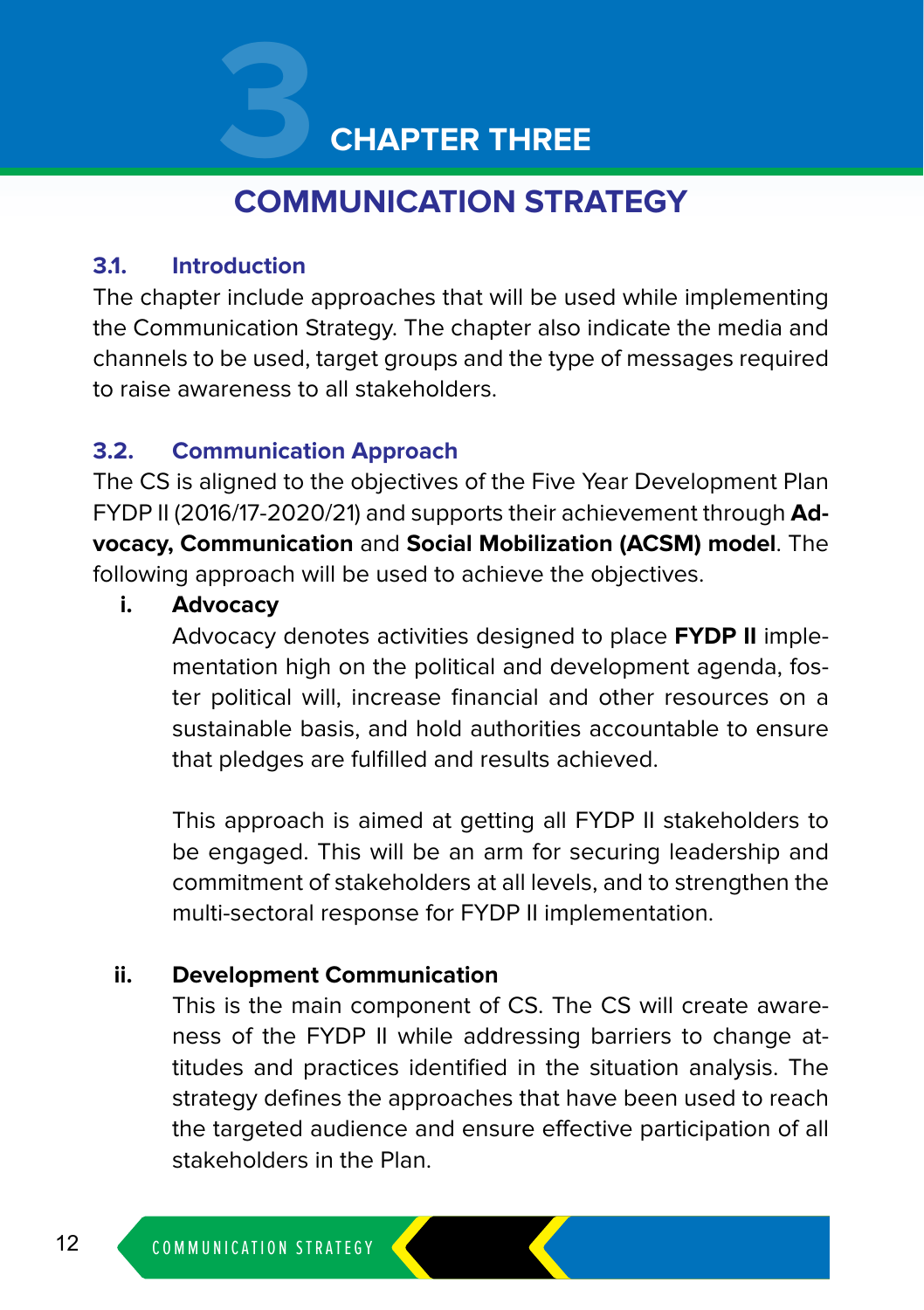#### **iii. Social mobilization**

Social mobilization is the process of bringing together all feasible and practical inter-sectoral allies to raise awareness on particular issue, to assist in the delivery of resources and services and to strengthen community participation for sustainability and self-reliance (10). "Allies" include decision and policy makers, opinion leaders, non-governmental organizations (NGOs) such as professional and religious groups, the media, the private sector, communities and individuals.

Social mobilization is a development communication technique, which allows program to engage communities in discussions and activities to reinforce their support and involvement in planning and implementing better development initiatives. It is defined as "the process through which community members, groups or organizations plan, carry out, and evaluate activities on a participatory and sustained basis to improve their status and other conditions, either on their own initiative or stimulated by others" (USAID/ACCESS, 200719).

This approach will be used to ensure that both the public and private sector initiatives and participation in FYDP II implementation are in rapport. The main reason to use this approach is to gain society support towards implementation of the FYDP II.

#### **3.3. Goal and anticipated outcomes**

The required outcomes of the CS is to make FYDP II known to all stakeholders by understanding their obligations and creating a feedback mechanism during the whole period of implementation. The effective implementation of the CS is expected to lead to all stakeholders have adequate knowledge, right attitude and behavior on their role to facilitate the attainment of the Tanzania Development Vision 2025 objective of becoming a middle income country.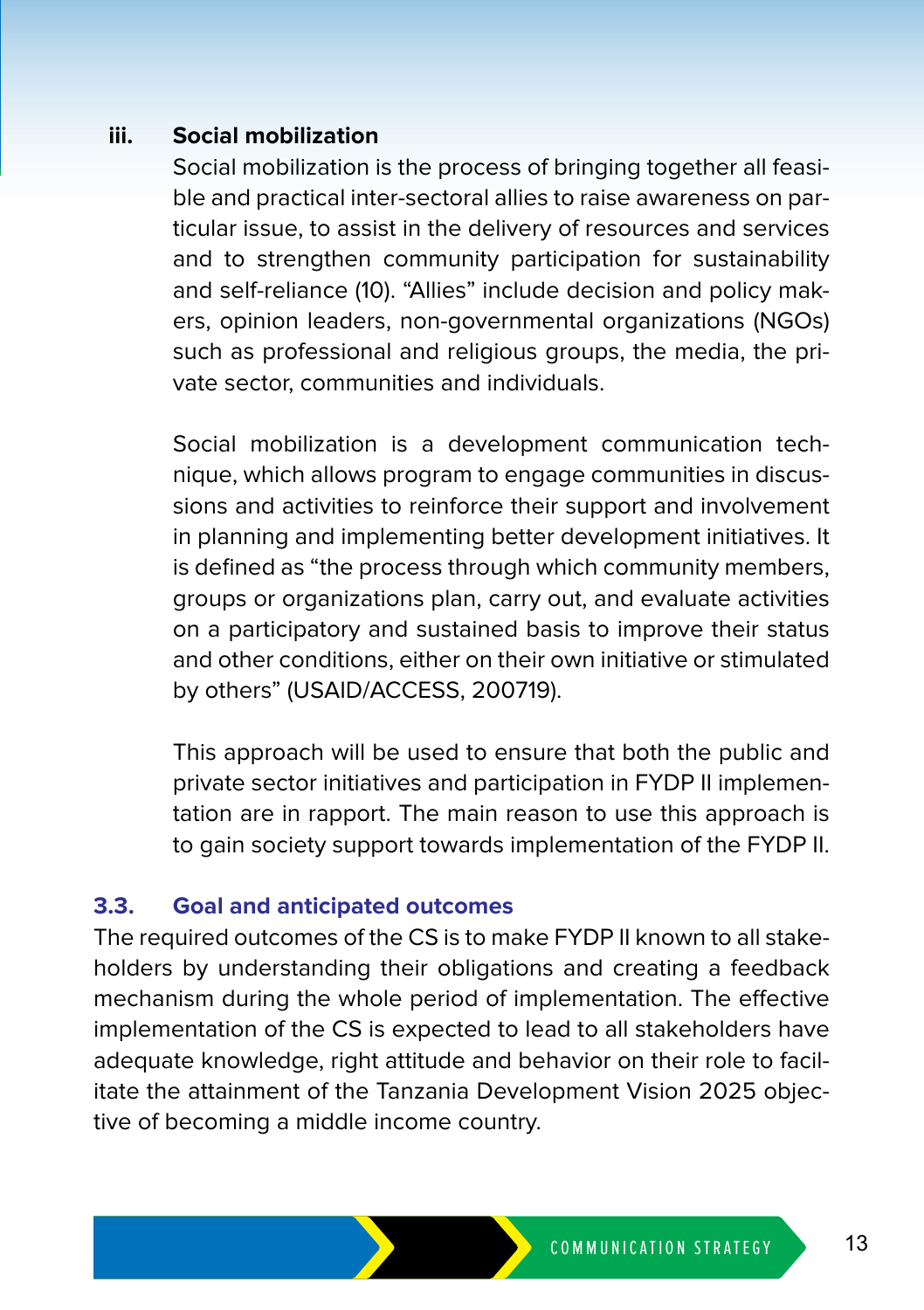#### **3.4. Strategic Approach**

The ACSM model has been used for social transformation. Its three components – advocacy, communication and social mobilization link to bring desired new behavioral outcomes to individuals and the nation at large as necessary aspect for commitment and transformation.

| Technique              | <b>The desired Initiative</b>                                                                                                                                                                                                                                                                                         |
|------------------------|-----------------------------------------------------------------------------------------------------------------------------------------------------------------------------------------------------------------------------------------------------------------------------------------------------------------------|
|                        |                                                                                                                                                                                                                                                                                                                       |
| Advocacy               | Government and partners of the FYDP II get ac-<br>quainted with all priority areas.<br>Government and partners ensure adequate and<br>$\bullet$<br>consistent supply of resources for implementation of<br>the priority areas.<br>Government develops or review policies supportive<br>$\bullet$<br>to priority areas |
| Communication          | Stakeholders with investment interests on the key<br>$\bullet$<br>priority areas are given prompt and appropriate in-<br>formation on the sectors they're interested in.                                                                                                                                              |
| Social<br>Mobilization | The public to work with the government and part-<br>ners to ensure the attainment of the FYDP II.<br>The public to take responsibility to ensure appropri-<br>$\bullet$<br>ate discharge of duties within their value chain.                                                                                          |

|  |  |  | <b>Table 3.1: Strategic Approach Analysis</b> |  |
|--|--|--|-----------------------------------------------|--|
|--|--|--|-----------------------------------------------|--|

#### **3.5. Communication Channels, Tools and Tactics**

The key messages will be delivered strategically, as indicated in the implementation matrix, to ensure that all the target audiences are reached effectively in order to achieve the communication objectives. In selecting the communication methods and tools that will be employed in this strategy, lessons and evidence from development communication promotion activities on what works best have been considered. Key messages in this strategy will be delivered in the most effective and mutually reinforcing manner through a multiplicity of channels known to have significant impact on attitude/mind set change.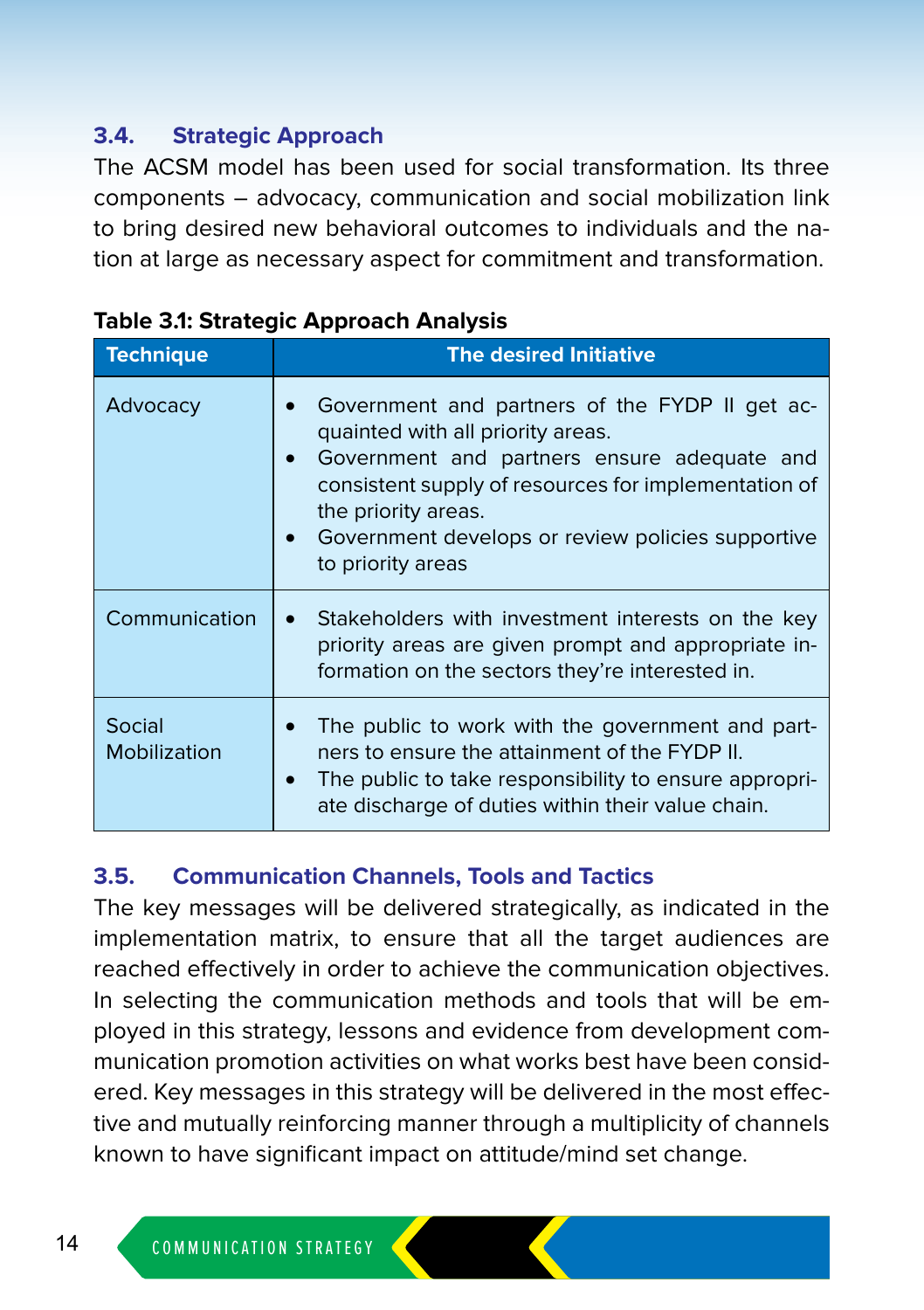Information, Education and Communication (IEC) activities will be used to improve the flow of information on FYDP II implementation to key target audiences, raise awareness and knowledge on the priority aspects as developed for general and specific group.

#### **3.6. Mass Media – National/Regional Radio, Newspapers and Television**

The MoFP and partners will capitalize on well-established media in Tanzania to disseminate key messages targeting all audiences identified in the situation analysis chapter. The message format will vary to suit different groups, as indicated in the audience needs assessment, but will include TV and radio spots, advertising, news coverage, special program productions, interactive talk-shows and guest/ expert appearances in call-in program and media campaign.

#### **i. Radio**

Tanzania as in other parts of Africa, radio is the most frequently cited source of information for many and presents the most efficient way to reach millions at once. The MoFP will take advantage of the radio established popularity in Tanzania and work with selected stations to disseminate information on FYDP II. The number of radio stations has grown steadily over the last few years, targeting different groups of audiences. Through this decentralized media status in Tanzania, the MoFP will take advantage of the national (Mainstream Media) and regional stations (Community Radio through engagement of Government Communication Officers) to reach various group of stakeholders.

#### **ii. Television**

Television is yet another avenue which MoFP will use to reach its target stakeholders with the key messages on FYDP II. Although not as widely accessible to most Tanzanians as radio, television offers the opportunity for creative programming targeting very specific groups – for instance, development part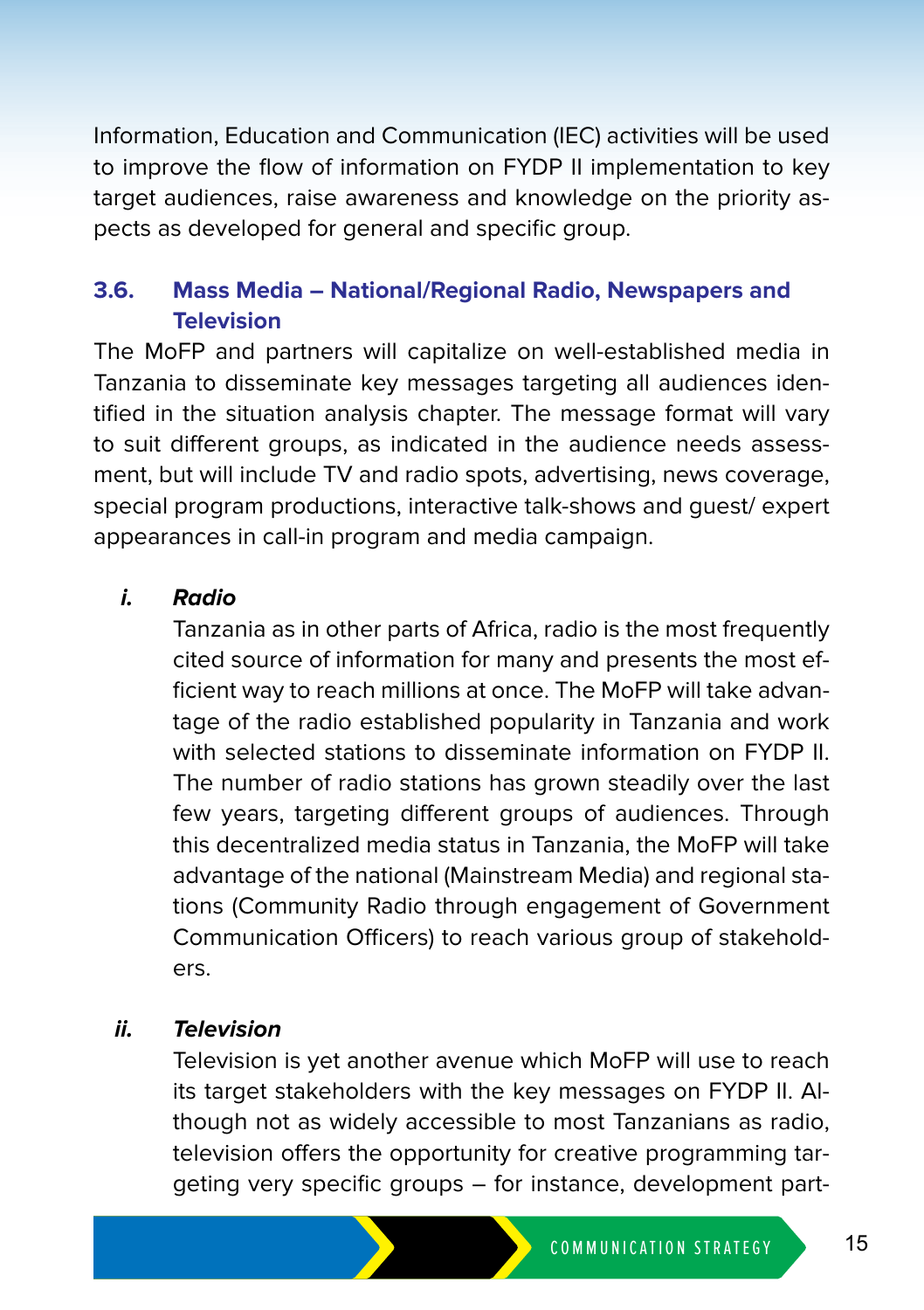ners, private sector, as well as those in the higher economic groups. TV will be especially helpful in supporting national level activities, including advocacy.

#### **iii. Daily and Weekly Newspapers**

Despite the records of fewer people in Tanzania who receive information and news through newspapers compared to radio and TV, this avenue is important in reaching some groups of audiences. There are wide varieties of newspapers in the country that the MoFP will work with to disseminate information to special interest groups by publishing news stories, feature articles, special editions and pictorials

#### **iv. Social Media**

Unlike the conventional media such as TV, Radio and newspapers which transmits information in one direction (users have little or no ability to share their own views on the subject), the Social media gives users the ability to interact with each other on the content that is being disseminated or shared.

Social media encompasses a wide variety of online content from social networking site to interactive. These networks include face book, what's-app, twitter, instagram, google+, viber, linkedin, blogs, skypes and YouTube channels through live streams, online interactions, short video clips and captioned pictures**.**

#### **3.7. Culturally appropriate information materials**

The MoFP will also produce information materials which will be distributed to the target audience through various channels, to further disseminate information and reinforce positive behaviors around FYDP II implementation. In developing the materials, MoFP will consider, among other factors, cultural appropriateness in regard to specific communities, and literacy levels.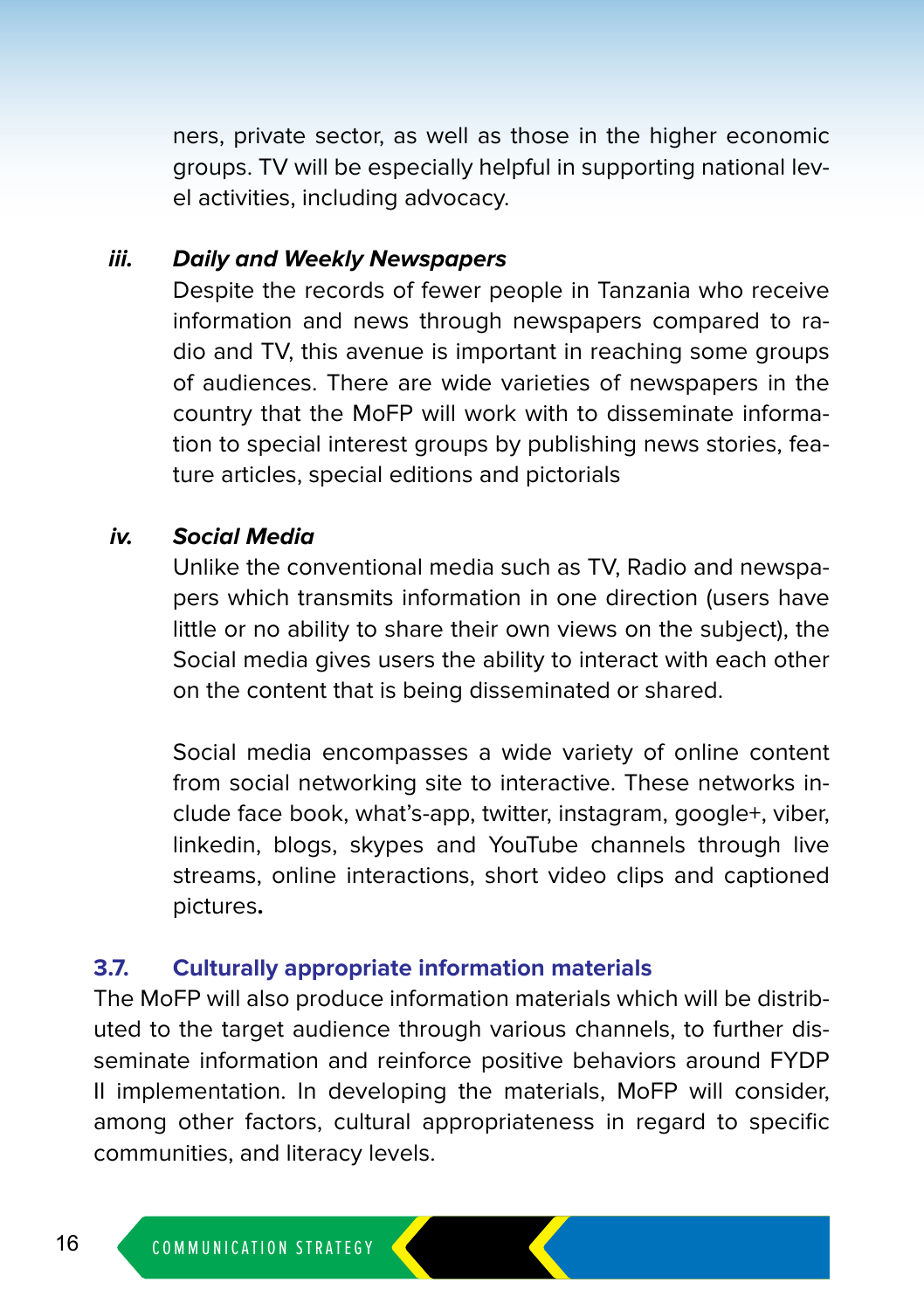A range of print and audio-visual materials, including low literacy products, will be pre-tested in collaboration with the local communities to ensure they meet their information need, will be produced. These will include local musicians, film actors and caricature.

#### **3.8. Inter-personal communication**

Inter-personal communication has been found to be a significant source of information with increased discussion of certain issues in communities. The MoFP will build on this positive avenue to strengthen information dissemination especially during community meetings. These will be supported by IEC materials and specialized brand talks that help to spark informal conversations on the FYDP II implementation.

#### **3.9. Special thematic campaigns and public events**

The Ministry of Finance and Planning will schedule and launch thematic campaigns around specific themes in different areas of priority for a reasonable and specified period of time for public education and to further the public's knowledge on FYDP II implementation. There will be scheduled events and will be set to coincide with all pavilion weeks in the national calendar. The national events such as Public Service Week, Saba Saba and Nane Nane will be effectively used to send FYDP II messages to the public.

#### **3.10. Media/Journalists engagement**

The FYDP II CS focuses on creating a good rapport with media owners, editors and journalist/reporters on the key priority areas of the plan. The activities which will be carried out with regards to this include meetings, monthly luncheons, annual retreats and training/ workshops.

#### **3.11. GCOs, PLOs, CDOs and Media Correspondents**

The MoFP will conduct sensitization and advocacy meeting to Government Communication Officers (GCO), Planning Officers (PLOs), Community Development Officers (CDOs) and Media Correspondents to ensure that they take a leading role on communicating the FYDP II key priority areas in their respective sectors or areas of reach.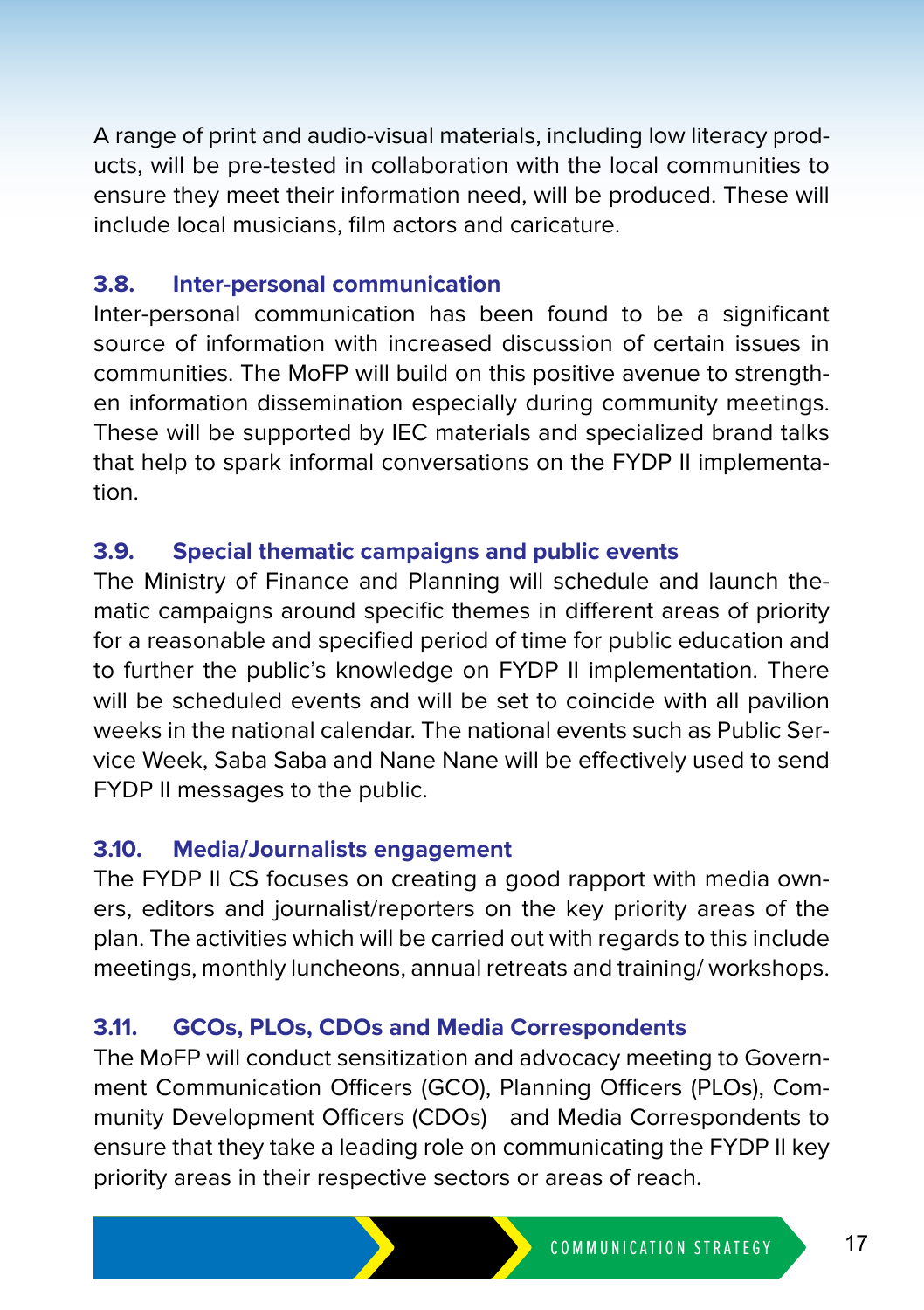# **4 CHAPTER FOUR**

## **IMPLEMENTATION, MONITORING AND EVALUA-TION FRAMEWORK**

#### **4.1. Introduction**

Monitoring and evaluation is one of an integral part of a communication strategy. This section highlights implementation framework, monitoring and evaluation of the FYDP II Communication Strategy.

#### **4.2. Implementation framework**

The success of the FYDP II Communication Strategy will require participation and involvement of all key stakeholders of the plan. The Ministry of Finance and Planning will coordinate the implementation of FYDP II –CS while MDAs, private sector and non-state actors will incorporate CS in their plans.

This strategy is built on the on-going activities, and will be implemented at three levels: national, LGAs and private sector. At LGAs level, the choice and focus of specific communication activities will depend on what is happening in the specific context. Some regions may choose to implement social mobilization, to complement ongoing IEC activities. To implement this strategy, MoFP will conduct a sensitization/ training of FYDP II priority areas to government communication, planning officers and private sector and give guidelines and checklist of the deliverables.

This approach will help to assimilate knowledge on how to communicate the right information to the community and individuals and conducting follow-up exercise. In this regard, technical assistance will be provided to Planning Officers who will be implementing FYDP II through their respective MTEF.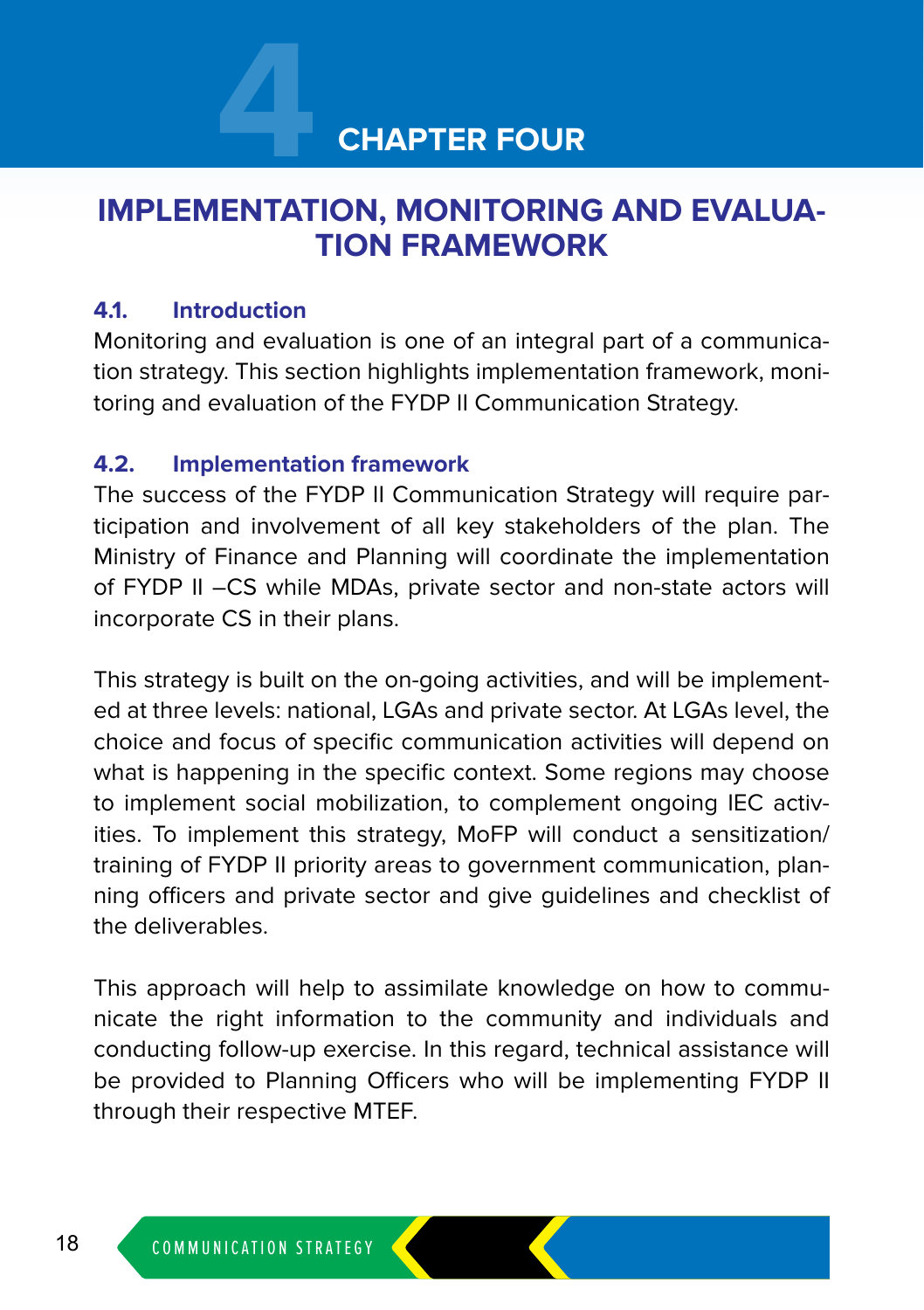#### **i. Coordination roles for the MoFP**

- $\checkmark$  Define priority areas for CS interventions
- $\checkmark$  Conduct and maintain inventory of CS partners, activities and materials and identify gaps
- $\checkmark$  Set up and maintain information and knowledge sharing platforms and tools for the FYDP II priority areas.
- $\checkmark$  Identify, document and share best practices,
- $\checkmark$  Oversee the development of consistent and standardized messages,
- $\checkmark$  Coordinate joint planning with stakeholders where possible to reduce overlaps and encourage scale up,
- $\checkmark$  Provide leadership in policy advocacy,
- $\checkmark$  Undertake advocacy, capacity and technical skills building at all levels to ensure successful implementation of FYDP II activities,
- $\checkmark$  Ensure quality of FYDP II -CS implementation activities,
- $\checkmark$  Monitor and evaluate implementation progress of the FYDP  $II - CS$ .
- $\checkmark$  Conduct media outreach and advocacy to improve information dissemination.

#### **ii. Roles of Partners**

- $\checkmark$  Provide technical and resource support, and advice to MoFP on CS,
- $\checkmark$  Assist the implementation of CS strategy,
- $\checkmark$  Contribute best practices and lessons learnt to MoF planning processes and inventories,
- $\checkmark$  Assist the development of consistent and standardized messages
- $\checkmark$  Support qualitative and quantitative research for the development of CS interventions and messages,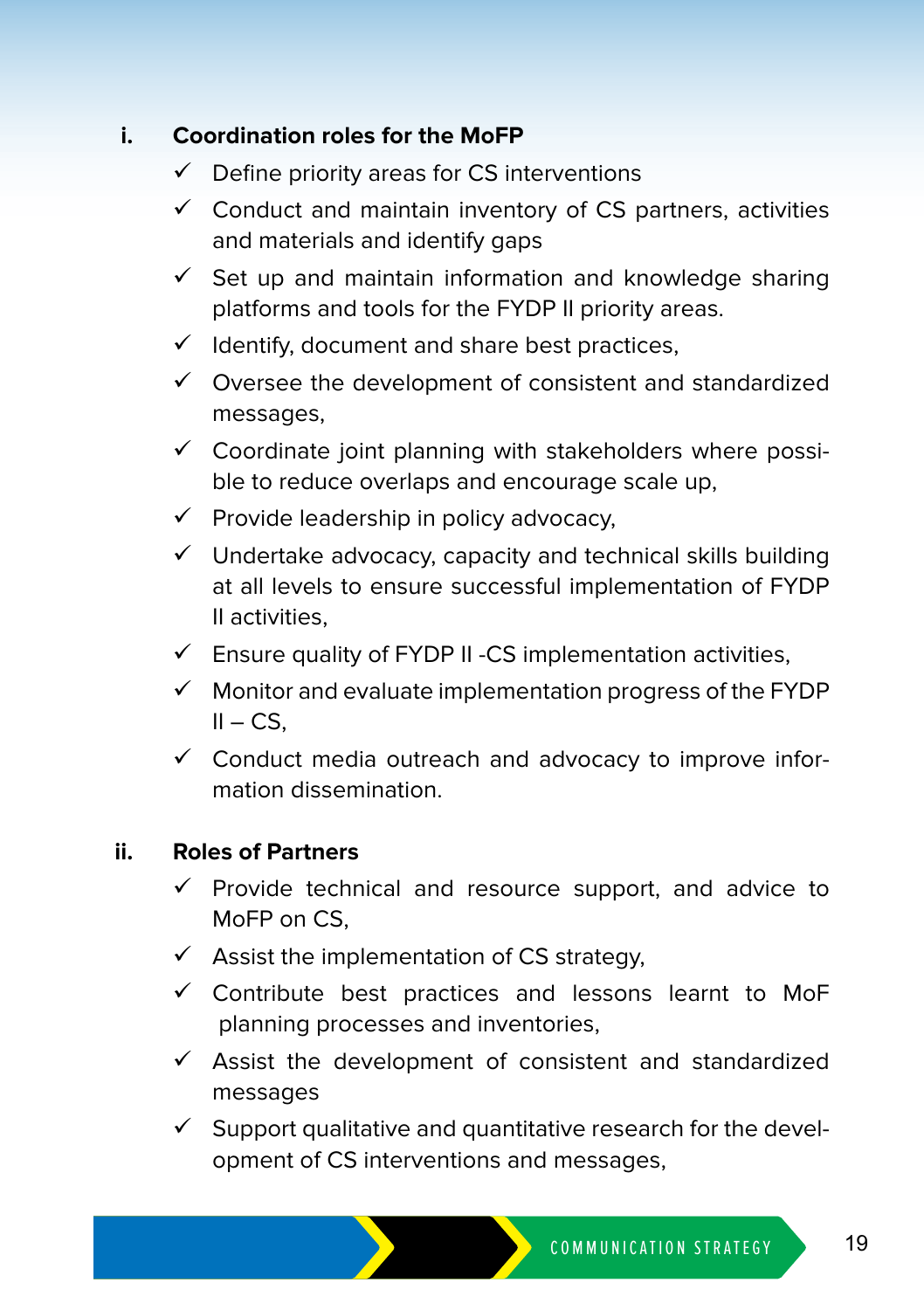$\checkmark$  Assist in building partnership with the media and local communities.

To increase the impact of the communication activities outlined in this strategy, the FYDP II-CS will be integrated into MDAs and LGAs SPs as much as possible. MoFP will also use partnership with other organizations to make sure the goal is realized and provide technical guidance, and support in implementing the CS interventions.

#### **4.3. Monitoring**

Monitoring and evaluation will be done to follow-up the implementation of the CS and feedback information will be used to improve implementation of the FYDP II. The M & E reports will indicate the extent to which the audiences understand messages, how they are being reached, and whether messages are supporting improvement in service delivery.

Monitoring will also establish how audiences are reacting to the communication programme, how well communication activities follow the schedule, how well the communication programme fits the needs of the audience(s) and the quality of the communication (whether the messages are addressing the needs of the target audience).

Some of the outputs to be monitored include production of FYDP II popular version, media programmes and advertisements, educational materials and advocacy sessions for the FYDP II. Monitoring of the FYDP II – CS will be done at different levels in order to ensure that there is no overlap of responsibilities.

i. National Level:

At this level the MoFP will be responsible to discharge and monitor all national communications with regards to the implementation of the FYDP II priority areas. MoFP will also be the custodian of the FYDP II – CS and will collaborate with the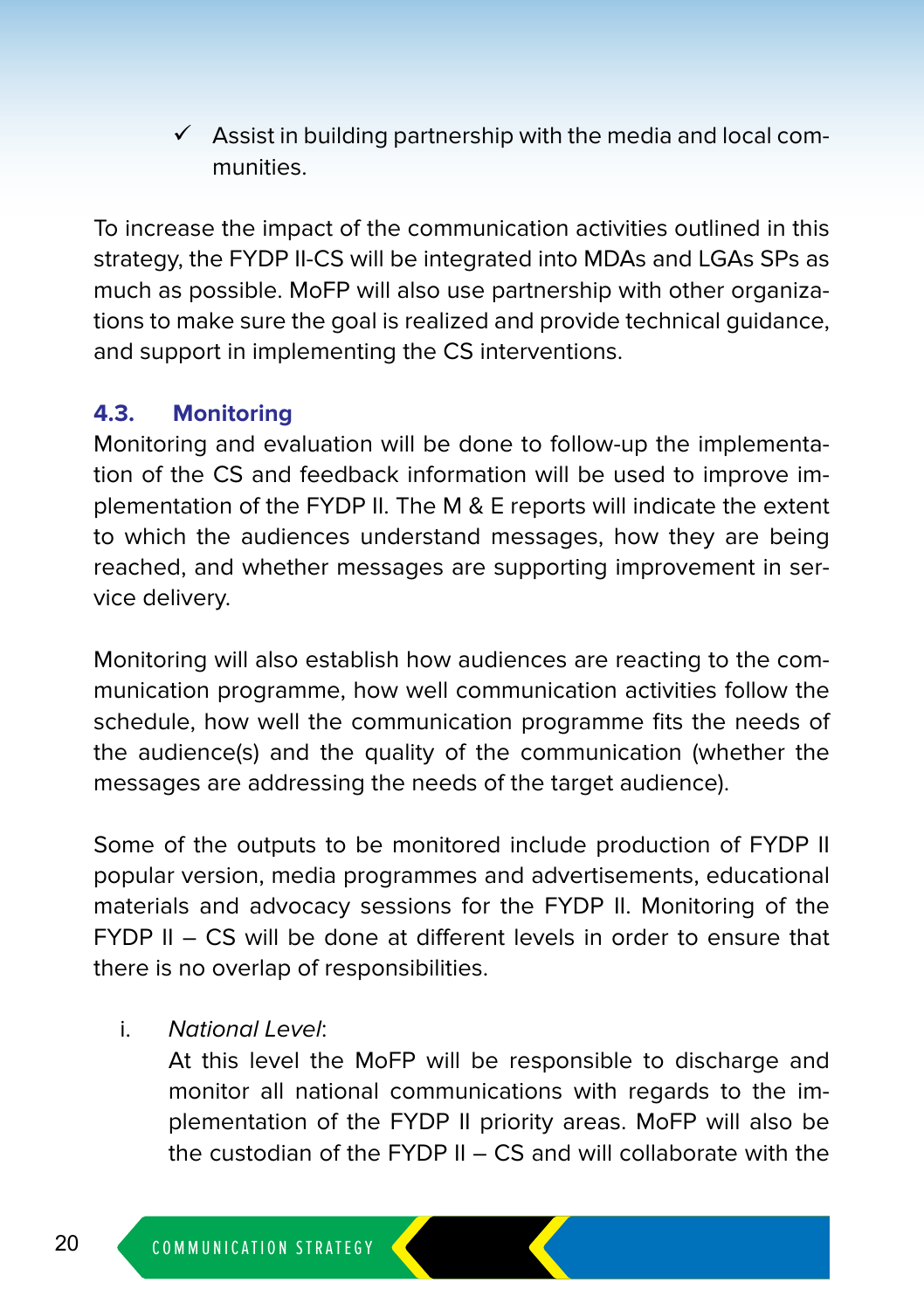sectors indicated in the FYDP II to ensure seamless monitoring mechanism to the district level.

ii. Sectoral Level:

The sectors implementing specific priority areas in the FYDP II will be responsible for monitoring their areas and report the progress and results of such monitoring to the MoFP. This will help in having a clear status of what is done in respective area and inform the MoFP on what can be done further.

iii. RSs and LGAs

At the Regional Secretariat and Local Government level the implementation of specific priority areas in the FYDP II will be monitored in synchronization with the coordinating institution and the implementing sectors. This will help in having a clear status of what is done in respective areas and inform MoFP on what can be done further.

#### **4.4. Evaluation**

The strategy will be subjected to annual evaluations to determine the performance of FYDP II CS implementation at every particular period. Appropriate pre- and post-exposure evaluation procedure will be developed to look at measurable changes in FYDP II implementation.

Thus, the evaluation will serve two important specific objectives. The first is to assess effectiveness of CS in supporting the implementation of FYDP II based on the set deliverables namely, frequency media coverage, level of community awareness, debates and discussions on FYDP II and the second is to provide lessons and determine adjustments that may be needed to make the forthcoming communication of plans fruitful.

#### **4.5. FYDP II Communication Strategy outputs**

During implementation of the CS the following will be the main outputs;

i. Production and dissemination of FYDP II 100,000 copies of Popular Version,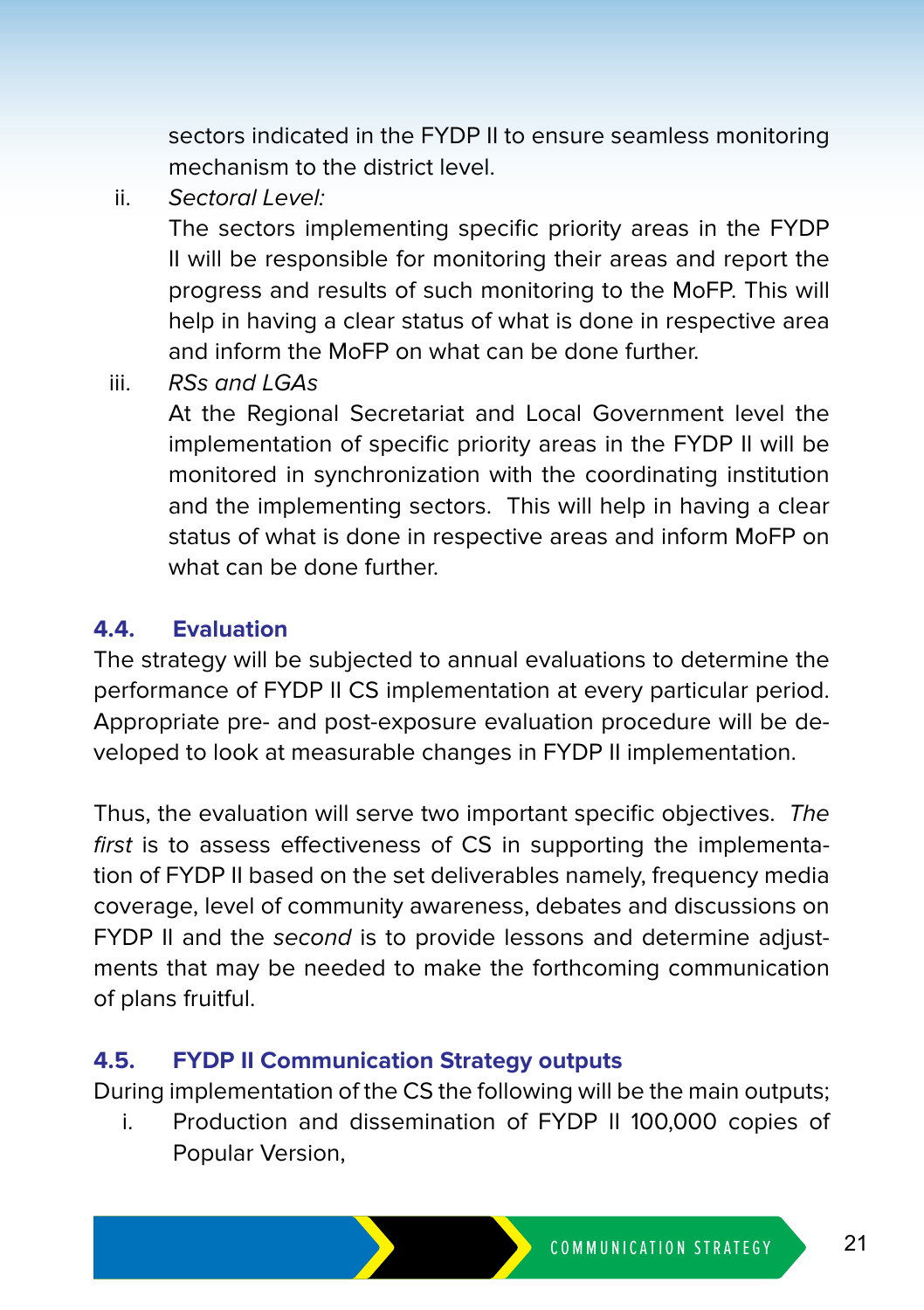- ii. Production of educational materials (4 Newsletter annually, brochures (25,000 copies), fliers (25,000),
- iii. Media programmes (TV, Radio, Newspaper articles and features) and
- iv. Advocacy for FYDP II and Vision 2025.

|  |  |  | Table 4.1: Summary of outputs and targets |
|--|--|--|-------------------------------------------|
|--|--|--|-------------------------------------------|

| <b>SN</b>      | <b>OUTPUT</b>                                    | <b>TARGET (Quantity) 2017 - 2021</b>                               |
|----------------|--------------------------------------------------|--------------------------------------------------------------------|
| $\mathbf{1}$   | <b>FYDP II Popular Version</b>                   | 100,000 copies                                                     |
| $\overline{2}$ | <b>Educational Materials</b>                     |                                                                    |
|                | <b>Newsletter</b>                                | 4 issues annually                                                  |
|                | <b>Brochures</b>                                 | 100,000 copies                                                     |
|                | <b>Fliers</b>                                    | 100,000 copies                                                     |
| 3              | <b>Media Programs</b>                            |                                                                    |
|                | <b>TV</b> documentaries                          | 22 (MoFP 4 & Ministries (9) - 18)* docu-<br>mentaries annually     |
|                | <b>TV Programes</b>                              | 132 annually (24 MoFP and 108 Ministries<br>(9) programs annually. |
|                | Radio documentaries                              | 22 (MoFP 4 & Ministries (9) - 18)* docu-<br>mentaries annually     |
|                | <b>Radio Programes</b>                           | 120 (MoFP 12 & Ministries(9) 108 annually                          |
|                | <b>TV</b> commercials                            | 2 TVC to be aired 600* to 5 stations                               |
|                | <b>Radio Spots</b>                               | 3 radio spots to be aired 900* four radio<br>stations              |
|                | <b>News Stories</b>                              | MoFP 150 & 450 by nine ministries total<br>600 published*          |
|                | <b>Feature Articles</b>                          | MoFP 12 & 216 total 228 published*                                 |
|                | Special Edition & Supple-<br>ments on Newspapers | 8x2 (4 SEs and Supplements) editions an-<br>nually                 |
|                | Cartoons for Newspapers<br>and TV                | 24 cartoons annually                                               |
|                | <b>Community Radio</b>                           | 120 (MoFP 12 & Ministries(9) 108 annually                          |
|                | <b>Bulky Messages</b>                            | 1 pushes annually.                                                 |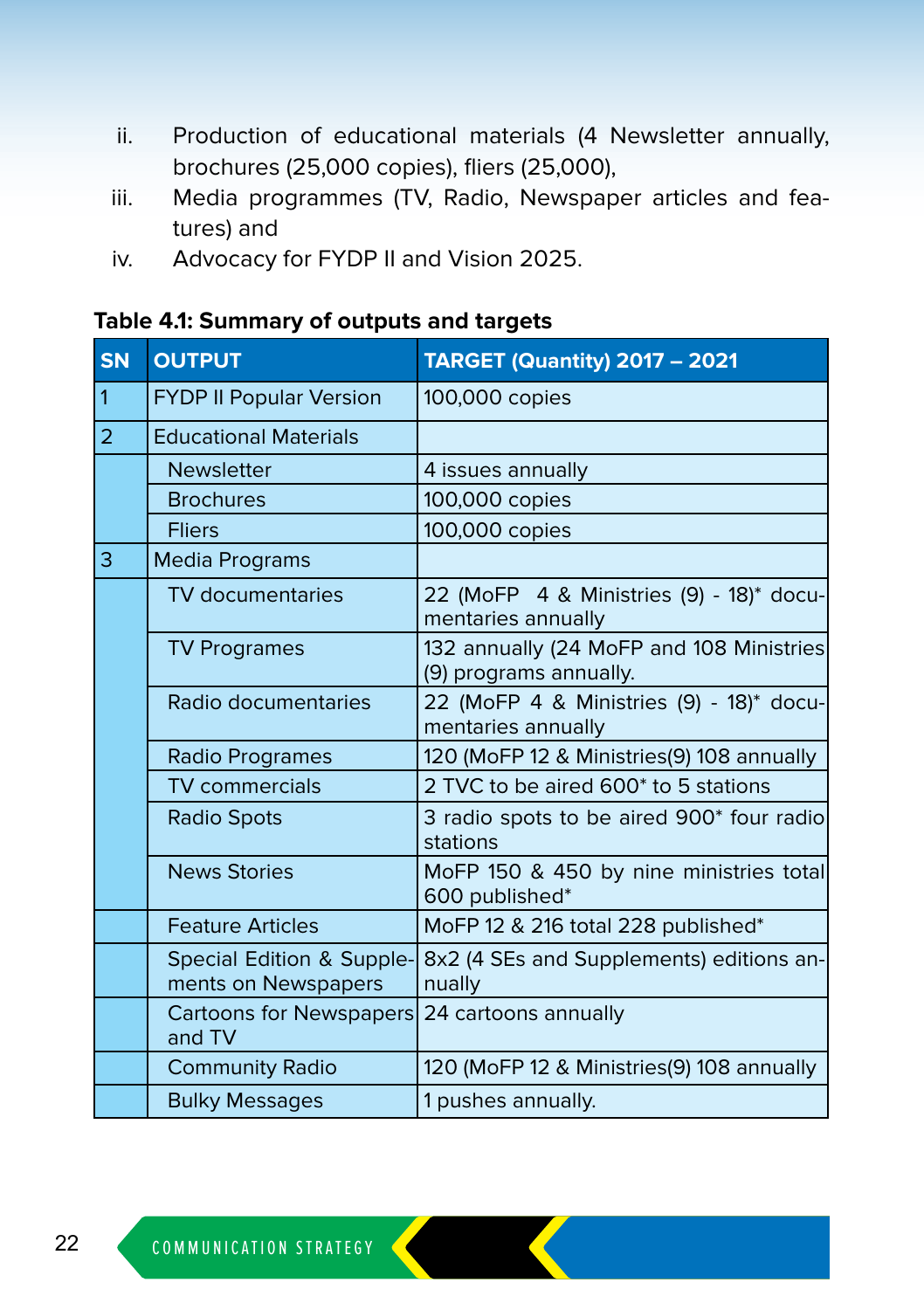| <b>SN</b> | <b>OUTPUT</b>                                                                                                    | <b>TARGET (Quantity) 2017 - 2021</b>                                                                          |
|-----------|------------------------------------------------------------------------------------------------------------------|---------------------------------------------------------------------------------------------------------------|
|           | Social Media                                                                                                     | Creation and efficient use of MoFP blog.<br>Twitter, Facebook, YouTube, Instagram.<br>Revamp of MoFP Website. |
| 5         | Advocacy for FYDP II and<br>Vision 2025                                                                          |                                                                                                               |
|           | Zones (Lake zone, West- 6<br>ern, Northern, Central,<br>Southern Highlands,<br>Coast & Eastern, and<br>Southern) |                                                                                                               |
|           | Sensitizing IOs, PLOs, 650<br>CDOs, and Communi-<br>ty Radio representatives<br>about FYDP II                    |                                                                                                               |
|           | Luncheon with TEF                                                                                                | 12                                                                                                            |
|           | Annual retreat with TEF                                                                                          | $\mathbf{1}$                                                                                                  |
|           | Formulation of FYDP III12<br>specialized journalists<br>Network and preparation<br>of media guide                |                                                                                                               |
|           | Symposium (meeting for 2<br>university students)                                                                 |                                                                                                               |
|           | Involvement of artist on<br><b>FYDP II thematic song</b>                                                         |                                                                                                               |
|           | Awarding the best jour-10ml<br>nalists on FYDP II report-<br>ing                                                 |                                                                                                               |
|           | Disseminating FYDP<br>popular Versions                                                                           | 650                                                                                                           |

\*The target will be decreasing annually as indicated in the budget matrix table

In order for the outputs in Table 4.1 to be achieved there should be a budget for undertaking all activities outlined in the CS. The matrix in the Annex indicates the required financial resources and time frame for the FYDP–CS II implementation.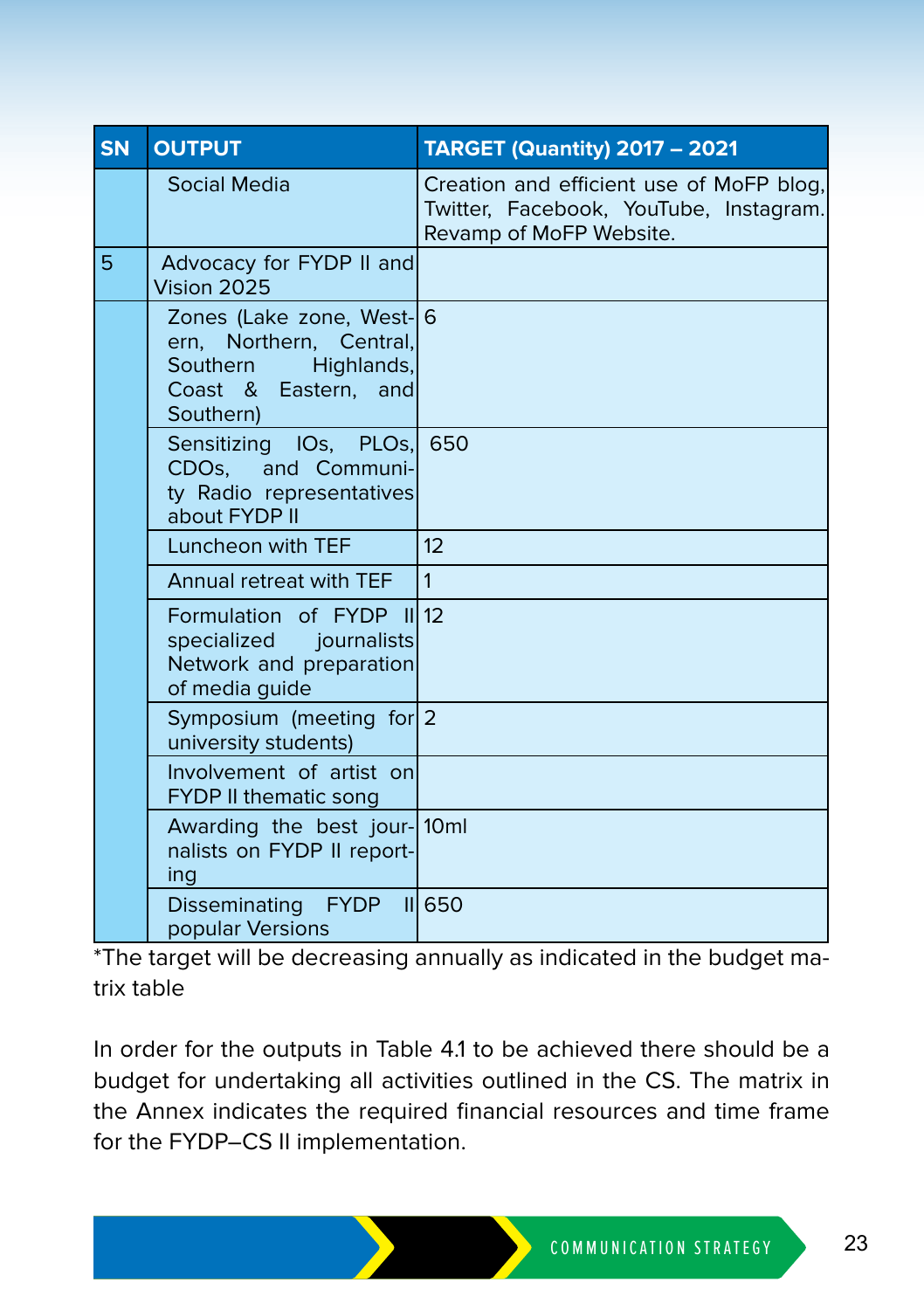| i<br> <br>               |
|--------------------------|
| $\overline{\phantom{a}}$ |
|                          |
| <br> <br>                |
|                          |
| 5                        |
| <b>EXPLAINING</b><br>Ī.  |
|                          |
|                          |
|                          |
| l                        |
|                          |

|                                                                               | <b>Total</b>                    | <b>GO</b>                |                      |                                        |                            | $\overline{\mathbf{q}}$ |                     |                       |          |             |         |          | 9                |            |                      |                                |      | $\bullet$  |            |                         |          |          |
|-------------------------------------------------------------------------------|---------------------------------|--------------------------|----------------------|----------------------------------------|----------------------------|-------------------------|---------------------|-----------------------|----------|-------------|---------|----------|------------------|------------|----------------------|--------------------------------|------|------------|------------|-------------------------|----------|----------|
|                                                                               |                                 | fö                       |                      |                                        |                            | $\overline{a}$          |                     |                       |          |             |         |          | 4                |            |                      |                                |      |            |            |                         |          |          |
|                                                                               |                                 | έō                       |                      |                                        |                            | $\overline{a}$          |                     |                       |          |             |         |          | 4                |            |                      |                                |      |            |            |                         |          |          |
|                                                                               | 2017/18 2018/19 2019/20 2020/21 | έō                       |                      |                                        |                            | ă                       |                     |                       |          |             |         |          | 4                |            |                      |                                |      |            |            |                         |          |          |
|                                                                               |                                 | 15                       |                      |                                        |                            |                         |                     |                       |          |             |         |          | 4                |            |                      |                                |      |            |            |                         |          |          |
|                                                                               |                                 | 2018                     | 2018                 |                                        |                            | 2017-2021 10            |                     |                       |          |             |         |          | 2017-2021        |            | 2017-2021            |                                |      | 2017-2021  |            |                         |          |          |
|                                                                               |                                 | $ -$ MoFP                |                      |                                        |                            |                         | $-MoFP$             | $-12@$ Min- 2017-2021 | istry    |             |         |          |                  |            |                      |                                |      | $-MoFP$    |            | -12 $@$ Min-            | istry.   |          |
|                                                                               |                                 | mentaries<br>$-4$ docu-  | -18 docu- $-2@$ Min- |                                        |                            |                         | $-24$ pro-<br>qrams | $-108$ pro-           | grams    |             |         |          | -4 docu-  - MoFP | mentaries  | -18 docu- $-2@$ Min- |                                |      | $-12$ Pro- | grams      |                         | grams    |          |
| OBJECTIVES OUTPUTS ACTIVITIES TARGETS PLAYERS TIMEFRAME FINANCE (million TZS) |                                 | Production<br>and Airing | of 22 $TV$           | documenta-   mentaries   istry<br>ries |                            | Production              | and Airing          | of $132$ TV           | Programs | (live & re- | corded) | annually | Production       | and Airing | of 22 Radio          | documenta-   mentaries   istry | ries | Production | and Airing | of 120 Radio  -108 Pro- | Programs | annually |
|                                                                               |                                 | pro-grams<br>11 Media    |                      | FYDP prio-                             |                            | pro-duced               |                     |                       |          |             |         |          |                  |            |                      |                                |      |            |            |                         |          |          |
|                                                                               |                                 | aware-ness<br>1. Raising | on FYDP II high-     | by dissem- light-ing<br>inating key    | information.   ri-ty areas |                         |                     |                       |          |             |         |          |                  |            |                      |                                |      |            |            |                         |          |          |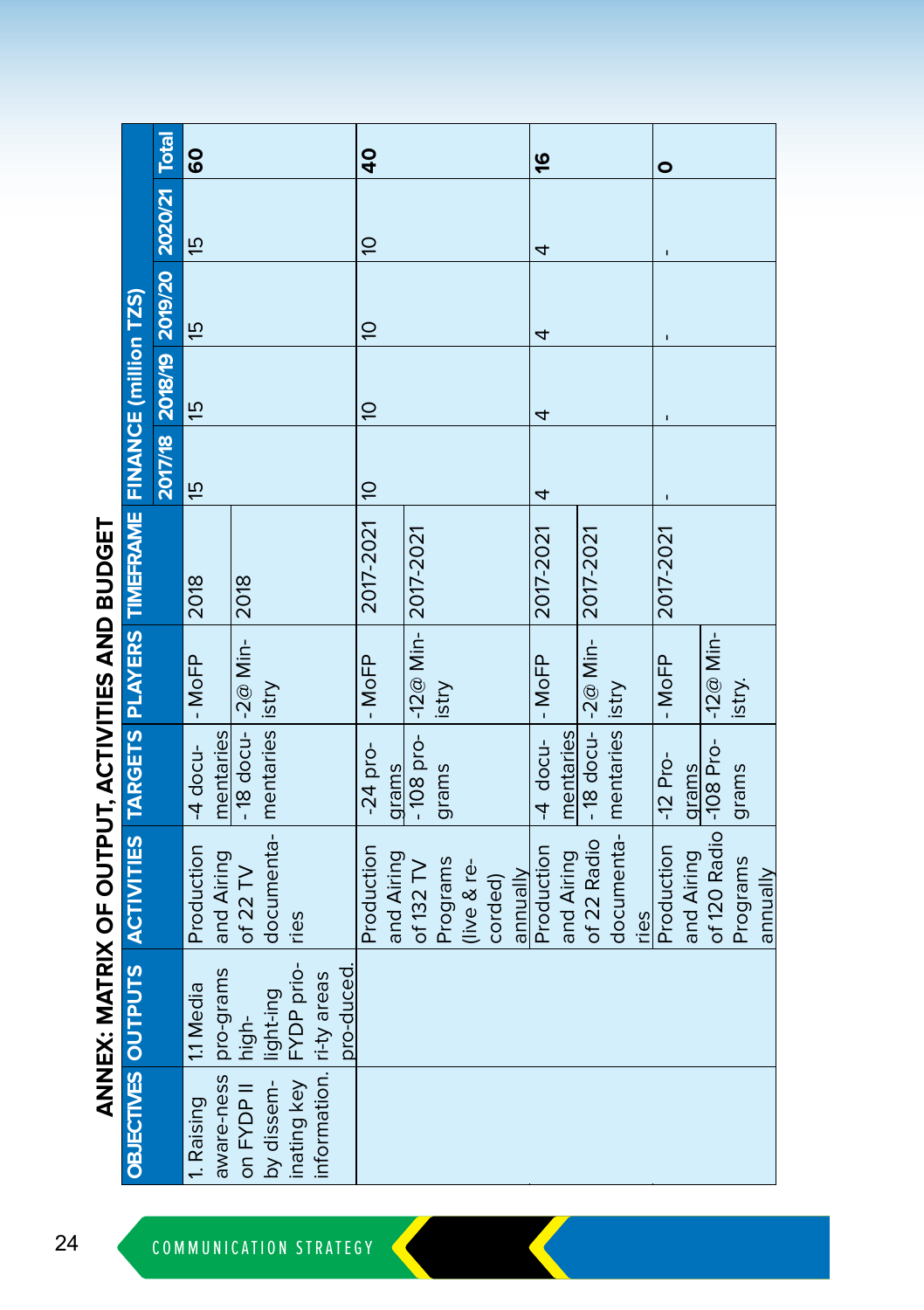|                                                                               |                                       | 24                       | 780        |            |                                               |             |        | $\infty$    |            |            | 828         |          |          |                       |            |       | 20                |            |             |           |            |         |                     | 5                   |            |                        |                    |
|-------------------------------------------------------------------------------|---------------------------------------|--------------------------|------------|------------|-----------------------------------------------|-------------|--------|-------------|------------|------------|-------------|----------|----------|-----------------------|------------|-------|-------------------|------------|-------------|-----------|------------|---------|---------------------|---------------------|------------|------------------------|--------------------|
|                                                                               |                                       |                          | 240        |            |                                               |             |        |             |            |            | 162         |          |          |                       |            |       | ω                 |            |             |           |            |         |                     | ო                   |            |                        |                    |
|                                                                               |                                       | $\overline{c}$           | <b>120</b> |            |                                               |             |        | 4           |            |            | <b>162</b>  |          |          |                       |            |       | ΓЮ                |            |             |           |            |         |                     | ო                   |            |                        |                    |
|                                                                               | 2017/18 2018/19 2019/20 2020/21 Total |                          | <b>080</b> |            |                                               |             |        |             |            |            | 216         |          |          |                       |            |       | ۵                 |            |             |           |            |         |                     | S                   |            |                        |                    |
|                                                                               |                                       | $\overline{12}$          | 240        |            |                                               |             |        | 4           |            |            | <b>288</b>  |          |          |                       |            |       | ιΩ                |            |             |           |            |         |                     | ო                   |            |                        |                    |
|                                                                               |                                       | 2018-2021                | 2018-2021  |            |                                               |             |        | 2017 - 2018 |            |            | 2017 - 2021 |          |          |                       |            |       | 2017              | 2021       | 2017 - 2021 |           |            |         |                     | 2017 - 2021         |            | 2017 - 2021            |                    |
|                                                                               |                                       | - MoFP                   | $-MoFP$    | & Minis-   | tries                                         |             |        | $-MoFP$     |            |            | $-MoFP$     | & Minis- | tries    |                       |            |       |                   |            | -Minis-     | tries     |            |         |                     |                     |            | $-24$ $@$              |                    |
|                                                                               |                                       | TVC pro-<br>duction      | TVC to be  | aired 600* | to 3 sta-                                     | tions for 4 | months | Produc-     | tion Radio | Spots      | Radio       | spots to | be aired | 900 <sup>*</sup> four | radio sta- | tions | -150 news  - MoFP | stories    | -450 by     | nine min- | istries to | be pub- | lished <sup>*</sup> | 12 feature   - MoFP | Articles   |                        | published Ministry |
| OBJECTIVES OUTPUTS ACTIVITIES TARGETS PLAYERS TIMEFRAME FINANCE (million TZS) |                                       | Production<br>and Airing | of $2$ TV  | commer-    | $\operatorname{cials}$ $(\operatorname{TVC})$ |             |        | Production  | and Airing | of 3 Radio | Spots       |          |          |                       |            |       | Writing and       | publishing | 600 News    | Stories   |            |         |                     | Writing and         | publishing | 228 Feature -216 total | Articles           |
|                                                                               |                                       |                          |            |            |                                               |             |        |             |            |            |             |          |          |                       |            |       |                   |            |             |           |            |         |                     |                     |            |                        |                    |
|                                                                               |                                       |                          |            |            |                                               |             |        |             |            |            |             |          |          |                       |            |       |                   |            |             |           |            |         |                     |                     |            |                        |                    |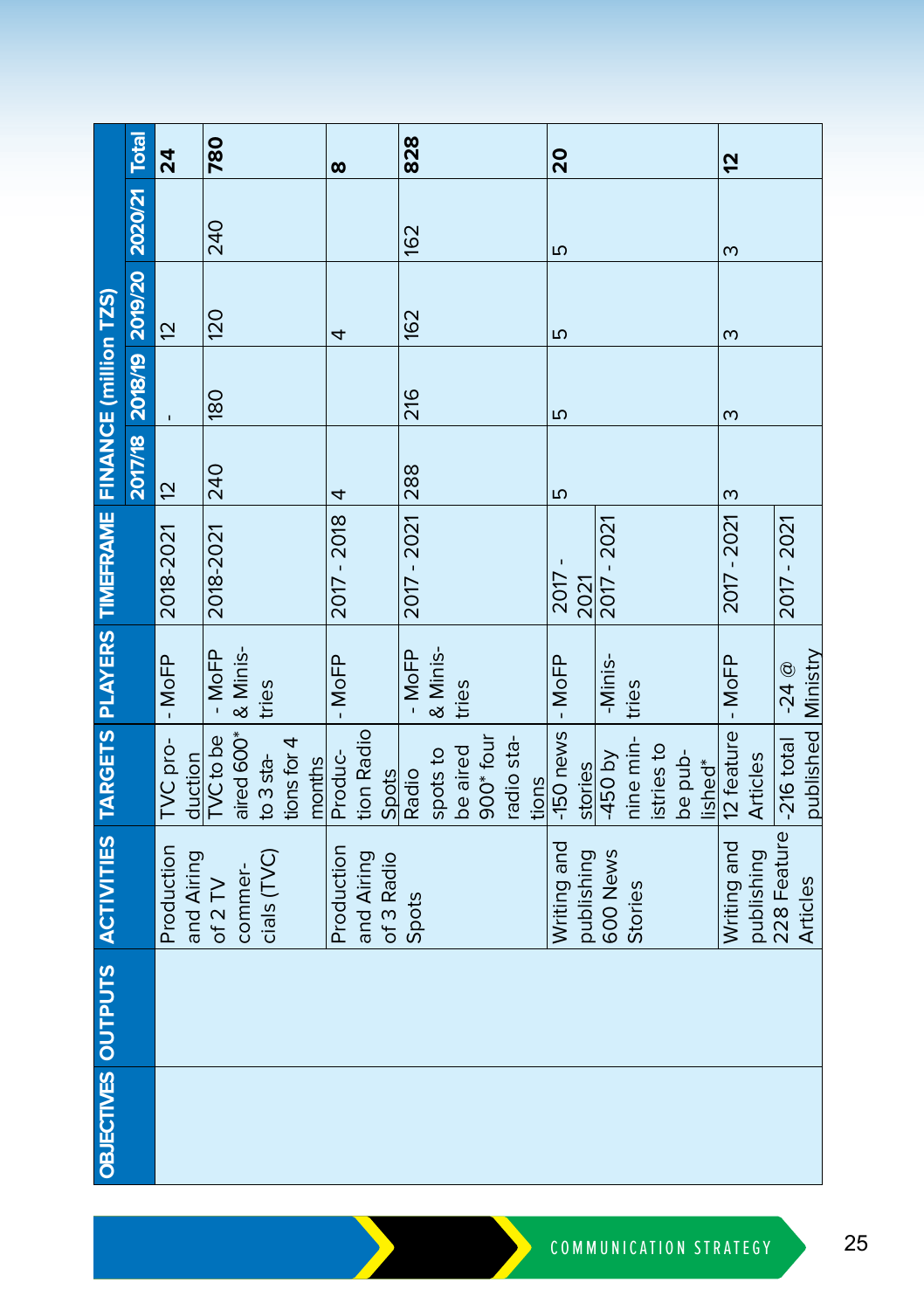|                                                                               |                                       | 200                                |                            |              |             |          |                    | 30                  |                      |                        |             |             | ő                      |                        |                         |                             | $\overline{a}$ |             |          |                      |
|-------------------------------------------------------------------------------|---------------------------------------|------------------------------------|----------------------------|--------------|-------------|----------|--------------------|---------------------|----------------------|------------------------|-------------|-------------|------------------------|------------------------|-------------------------|-----------------------------|----------------|-------------|----------|----------------------|
|                                                                               |                                       | 80                                 |                            |              |             |          |                    | $\tilde{\sigma}$    |                      |                        |             |             |                        |                        |                         |                             |                |             |          |                      |
|                                                                               | 2017/18 2018/19 2019/20 2020/21 Total | 20                                 |                            |              |             |          |                    | $\tilde{a}$         |                      |                        |             |             |                        |                        |                         |                             |                |             |          |                      |
|                                                                               |                                       | 20                                 |                            |              |             |          |                    |                     |                      |                        |             |             |                        |                        |                         |                             |                |             |          |                      |
|                                                                               |                                       | $\frac{80}{2}$                     |                            |              |             |          |                    |                     |                      |                        |             |             |                        |                        |                         |                             | $\overline{a}$ |             |          |                      |
|                                                                               |                                       | 2017 - 2021                        |                            |              |             |          |                    | 2017 - 2021 10      |                      | 2017 - 2021            |             |             | 2017 - 2021   10       |                        |                         |                             | 2017           |             |          |                      |
|                                                                               |                                       | in collab-<br>$-MoFP$              | with Min-<br>oration       | istries      |             |          |                    | $-MoFP$             |                      |                        |             |             | $-MoFP$                |                        |                         |                             | $-MoFP$        |             |          |                      |
|                                                                               |                                       | SEs and                            | Supple-<br>ments)          | editions     | dinunde     |          |                    |                     |                      | $(12)$ TV &            | 12 News-    | paper)      | 120 (PC                |                        | listries <sub>(9)</sub> | 108 annu-<br>$\frac{1}{10}$ |                |             |          |                      |
| OBJECTIVES OUTPUTS ACTIVITIES TARGETS PLAYERS TIMEFRAME FINANCE (million TZS) |                                       | Preparation, 4x2 (4<br>Publication | lation of 16<br>and circu- | Special Edi- | tion & Sup- | plements | in Newspa-<br>pers | Preparation 24 car- | and produc-<br>toons | tion of 24<br>Cartoons | for Newspa- | pers and TV | Sharing of<br>annually | programs to  12 & Min- | Community               | Radio                       | Consultan-     | cy, Design- | ing and  | alignment<br>message |
|                                                                               |                                       |                                    |                            |              |             |          |                    |                     |                      |                        |             |             |                        |                        |                         |                             | 1.2 Popular    | Ver-sion    | produced |                      |
|                                                                               |                                       |                                    |                            |              |             |          |                    |                     |                      |                        |             |             |                        |                        |                         |                             |                |             |          |                      |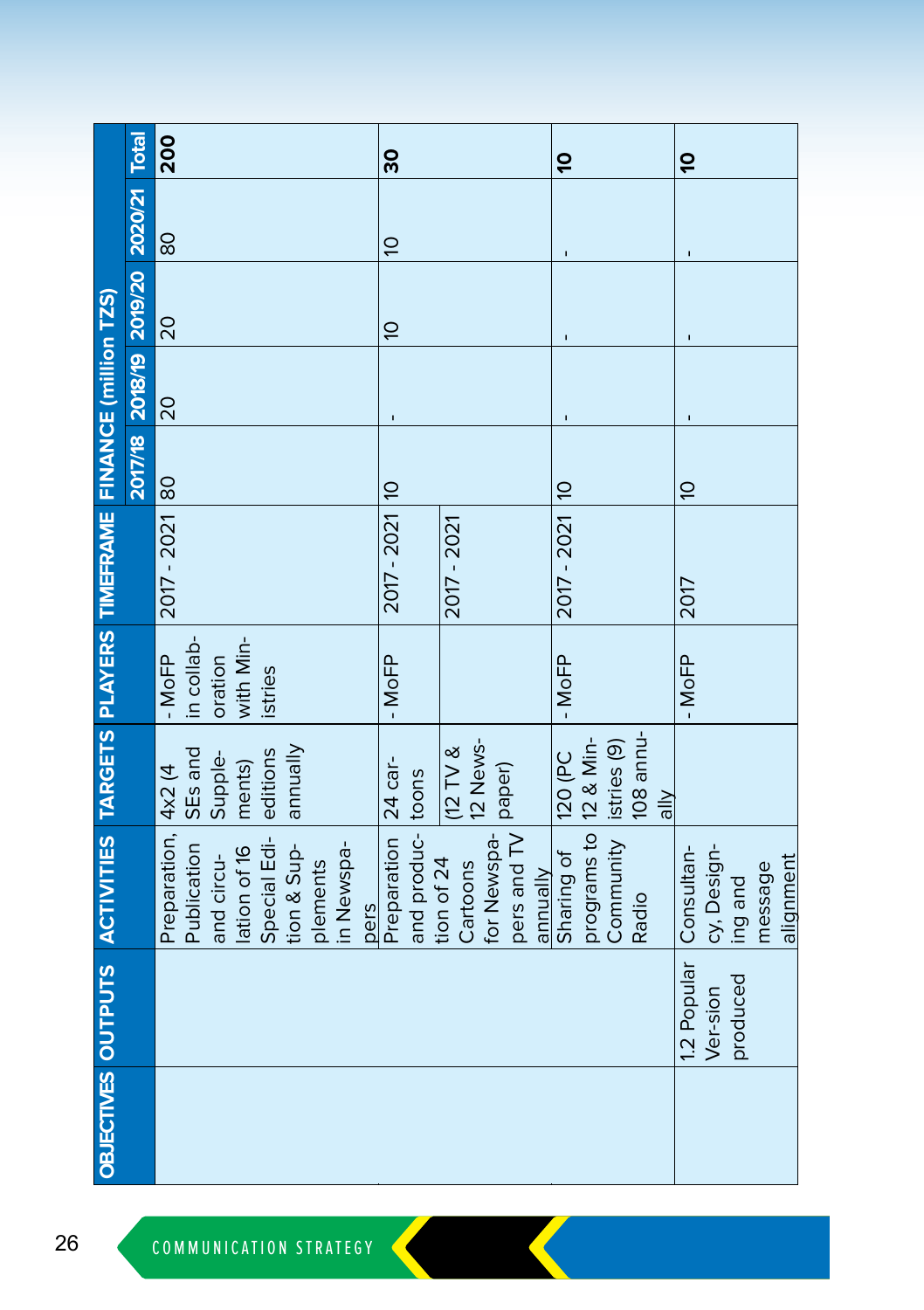|                                                                               | <b>Total</b>    | 8                                                         | 786.83                                                                                                                                                                                                                                                       | 0                    | 20                            |
|-------------------------------------------------------------------------------|-----------------|-----------------------------------------------------------|--------------------------------------------------------------------------------------------------------------------------------------------------------------------------------------------------------------------------------------------------------------|----------------------|-------------------------------|
|                                                                               | 2020/21         |                                                           |                                                                                                                                                                                                                                                              |                      | Б                             |
|                                                                               |                 |                                                           |                                                                                                                                                                                                                                                              |                      | Б                             |
|                                                                               | 2018/19 2019/20 |                                                           |                                                                                                                                                                                                                                                              | Ţ                    | Б                             |
|                                                                               | 2017/18         | 30                                                        | 786.83                                                                                                                                                                                                                                                       |                      | $\frac{5}{2}$                 |
|                                                                               |                 | 2017                                                      | 2017-2018<br>2017-2018                                                                                                                                                                                                                                       | 2017 - 2021          | 2017 - 2021                   |
|                                                                               |                 | $-MoFP$                                                   | $-MoFP$<br>$-MoFP$                                                                                                                                                                                                                                           | $-$ MoFP             | $-MoFP$                       |
|                                                                               |                 |                                                           | represent-<br>PLOs and<br>650 IO <sub>s</sub> ,<br>Commu-<br>7 zones<br>atives                                                                                                                                                                               | 12 Meet-<br>ings     |                               |
| OBJECTIVES OUTPUTS ACTIVITIES TARGETS PLAYERS TIMEFRAME FINANCE (million TZS) |                 | 100,000 cop-<br>les of a pop-<br>ular version<br>Printing | munity Radio nity radio<br>Zones (Lake<br>zone, West-<br>ern, Central,<br>Southern<br>representa-<br>ern, North-<br>and Dares<br>tives about<br>Sensitizing<br>Highlands,<br>IOs, PLOs<br>and Com-<br>Southern,<br>Coast &<br>Eastern,<br>Salaam)<br>FYDP II | Luncheon<br>with TEF | Annual re-<br>treat with<br>世 |
|                                                                               |                 |                                                           | 1.2 Stake-<br>the FYDP<br>engage-<br>Il pri-ory<br>areas.                                                                                                                                                                                                    |                      |                               |
|                                                                               |                 |                                                           | advocacy. ment on<br>ing a plat- holders<br>2. Creat-<br>form for                                                                                                                                                                                            |                      |                               |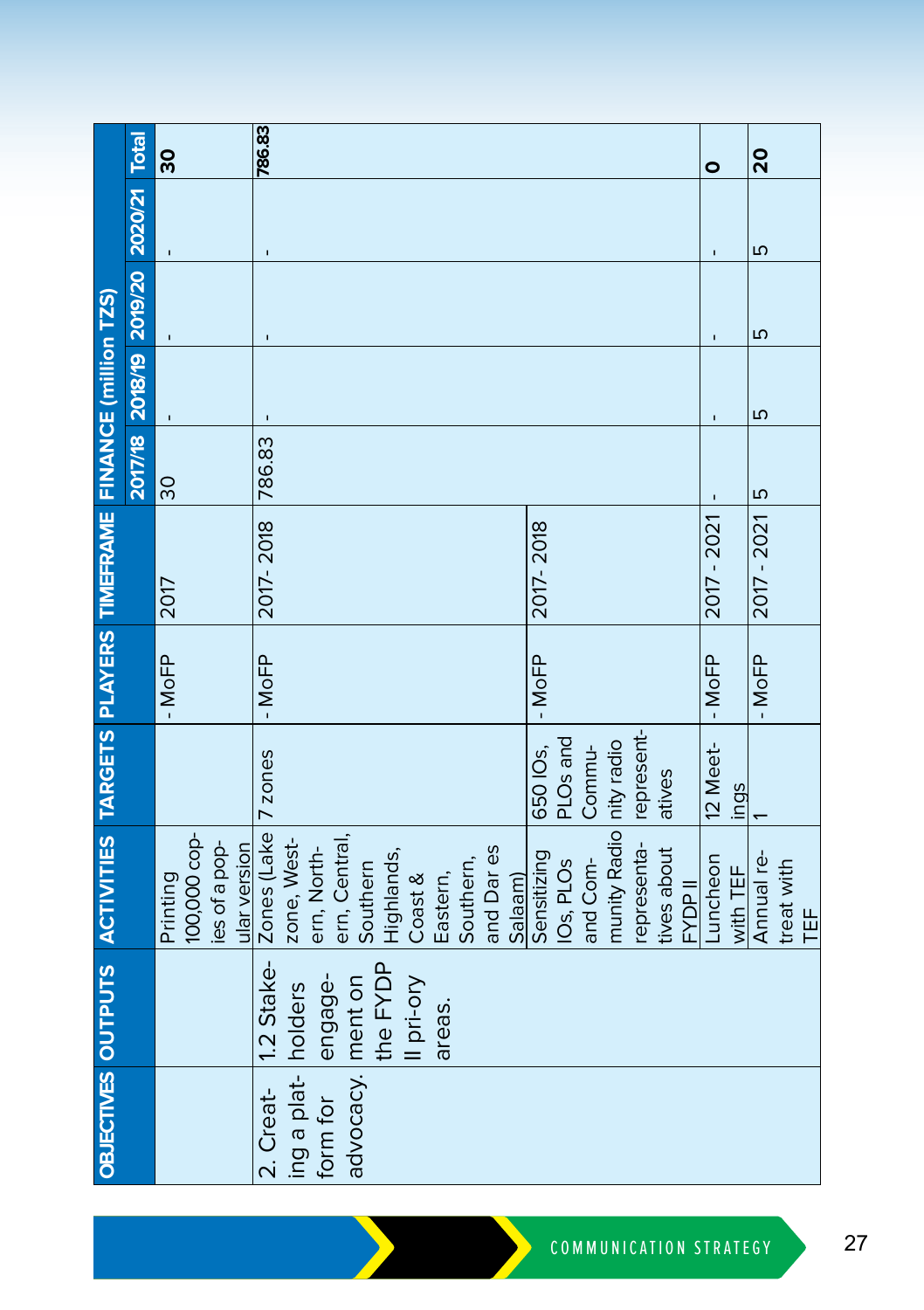|                                                                               | <b>Total</b>                    | 89          |            |             |             |         | ó              |                   |            |           | თ         |       | ó              |              |              |            | 32        |          |             |            |           |     |           | 30       |        | 75.3    |            |
|-------------------------------------------------------------------------------|---------------------------------|-------------|------------|-------------|-------------|---------|----------------|-------------------|------------|-----------|-----------|-------|----------------|--------------|--------------|------------|-----------|----------|-------------|------------|-----------|-----|-----------|----------|--------|---------|------------|
|                                                                               |                                 |             |            |             |             |         |                |                   |            |           |           |       |                |              |              |            | $\infty$  |          |             |            |           |     |           | 30       |        | fo      |            |
|                                                                               |                                 |             |            |             |             |         |                |                   |            |           |           |       |                |              |              |            | $\infty$  |          |             |            |           |     |           |          |        | 14.1    |            |
|                                                                               | 2017/18 2018/19 2019/20 2020/21 |             |            |             |             |         |                |                   |            |           | ï         |       |                |              |              |            | $\infty$  |          |             |            |           |     |           | ı        |        | 19.8    |            |
|                                                                               |                                 | 68          |            |             |             |         | $\overline{a}$ |                   |            |           | თ         |       | $\overline{a}$ |              |              |            | $\infty$  |          |             |            |           |     |           |          |        | 26.4    |            |
|                                                                               |                                 | 2017 - 2018 |            |             |             |         | 2017-2018      |                   |            |           | 2017-2018 |       | 2017-2018      |              |              |            | 2018-2021 |          |             |            |           |     |           | 2020     |        | 2017    | $-2019/20$ |
|                                                                               |                                 | $-MoFP$     |            |             |             |         | $-MoFP$        |                   |            |           | $-MoFP$   |       | $-MoFP$        |              |              |            | $-$ MoFP  |          |             |            |           |     |           |          |        | $-MoFP$ |            |
|                                                                               |                                 |             |            |             |             |         | $-2$ meet-     |                   |            |           |           |       | 1song          |              |              |            | 4 catego- | ries     | Radio       | ≥          | Newspa-   | per | Pictorial |          |        |         |            |
| OBJECTIVES OUTPUTS ACTIVITIES TARGETS PLAYERS TIMEFRAME FINANCE (million TZS) |                                 | Formulation | of FYDP II | specialized | journalists | Network | Symposium      | (meeting for ling | university | students) | -media    | quide | Involvement    | of artist on | FYDP II the- | matic song | Awarding  | the best | journalists | on FYDP II | reporting |     |           | Audience | Survey | Adverts | Monitoring |
|                                                                               |                                 |             |            |             |             |         |                |                   |            |           |           |       |                |              |              |            |           |          |             |            |           |     |           |          |        |         |            |
|                                                                               |                                 |             |            |             |             |         |                |                   |            |           |           |       |                |              |              |            |           |          |             |            |           |     |           |          |        |         |            |